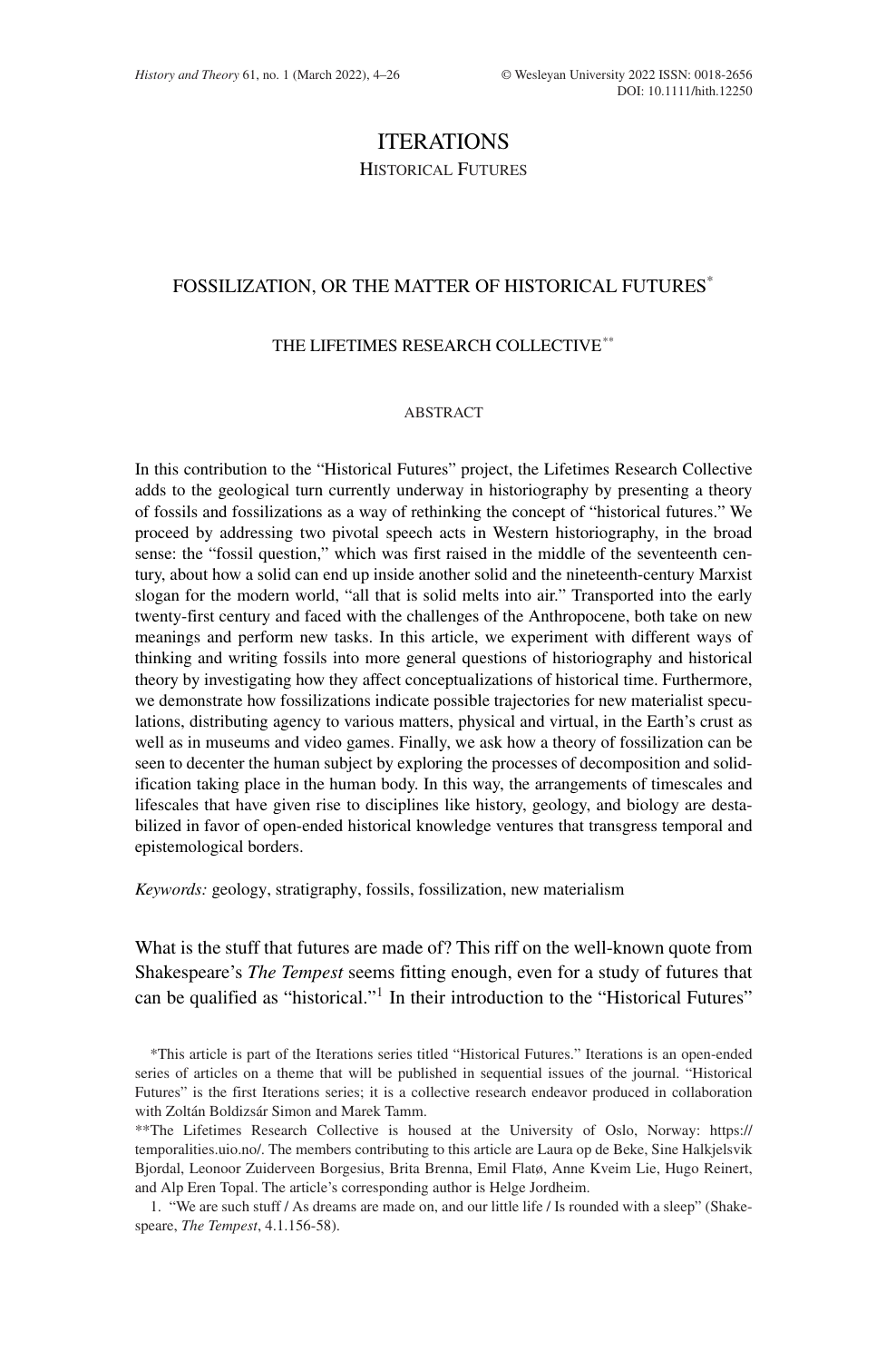project, Zoltán Boldizsár Simon and Marek Tamm define "historical futures" as "the plurality of transitional relations between apprehensions of the past and anticipated futures."2 In addition to apprehensions and anticipations, the stuff of futures involves a long list of abstractions and projections: hopes, fears, utopias, imaginations, speculations, scenarios, plans, promises, prognoses, and prophecies. Phenomenologically as well as practically, many of these "modalities," as Simon and Tamm call them, take on material forms as technologies, texts, mediations, and visualizations. $3$  Nevertheless, the purchase they have on the future lies to a large extent in their ability to overcome the material limitations of the now whether biological, institutional, infrastructural, mediational, or technological.<sup>4</sup> This seems even more evident for what Simon and Tamm call "disconnective futures," when "the future ceases to be made of the same matter as the past."<sup>5</sup> In this article, we discuss one way in which the past and the future, by mediation of the present, are indeed connected by matter—or, rather, by a specific form of materiality and materialization.

The following attempt at thinking about historical futures by way of rocks, minerals, strata, and sediments takes inspiration from the *geological turn* currently underway in historiography and other forms of cultural theory, heralded by scholars like Dipesh Chakrabarty, Bruno Latour, and Kathryn Yusoff.<sup>6</sup> However, whereas Chakrabarty and Latour argue for the need to scale up, to the planetary level, in order to reconnect "human-centered and planet-centered thinking"<sup>7</sup> or discover new forms of agency in a common "geostory,"8 our discussion sticks closer to the matters at hand, literally speaking. In this sense, we have more in common with Yusoff's theorization of "geosocial strata,"9 although we take on a less structural and stratigraphic, more processual and materialist approach, giving primary attention to the formation and existence of singular rocks of a specific kind. This is what we term a geomaterialist approach to historical futures.

At the center of attention stands the *fossil*, which was first made the object of systematic scientific inquiry in seventeenth-century natural history—that is, the field of knowledge and practice that gave meaning to European scholars'

3. Ibid.

4. See, for example, Karen Barad's assertion that "there is an important sense in which the only thing that doesn't seem to matter anymore is matter" (*Meeting the Universe Halfway: Quantum Physics and the Entanglement of Matter and Meaning* [Durham: Duke University Press 2007], 132).

5. Déborah Danowski and Eduardo Viveiros de Castro, *The Ends of the World* (Cambridge: Polity, 2016), 26, quoted in Simon and Tamm, "Historical Futures," 8.

6. See also Patrice Maniglier, "How Many Earths? The Geological Turn in Anthropology," *The Otherwise* 1 (2020), 61-75, [http://www.theotherwise.net/files/issue1/TheOtherwise\\_Maniglier.pdf.](http://www.theotherwise.net/files/issue1/TheOtherwise_Maniglier.pdf)

7. Dipesh Chakrabarty, "Anthropocene Time," *History and Theory* 57, no. 1 (2018), 6. See also Chakrabarty, "The Climate of History: Four Theses," *Critical Inquiry* 35, no. 2 (2009), 197-222.

8. Bruno Latour, "Agency at the Time of the Anthropocene," *New Literary History* 45, no. 1 (2014), 3.

9. Kathryn Yusoff, "Geosocial Strata," *Theory, Culture & Society* 34, no. 2–3 (2017), 105-27. See also Yusoff, "Geologic Life: Prehistory, Climate, Futures in the Anthropocene," *Environment and Planning D: Society and Space* 31, no. 5 (2013), 779-95.

<sup>2.</sup> Zoltán Boldizsár Simon and Marek Tamm, "Historical Futures," *History and Theory* 60, no. 1 (2021), 5.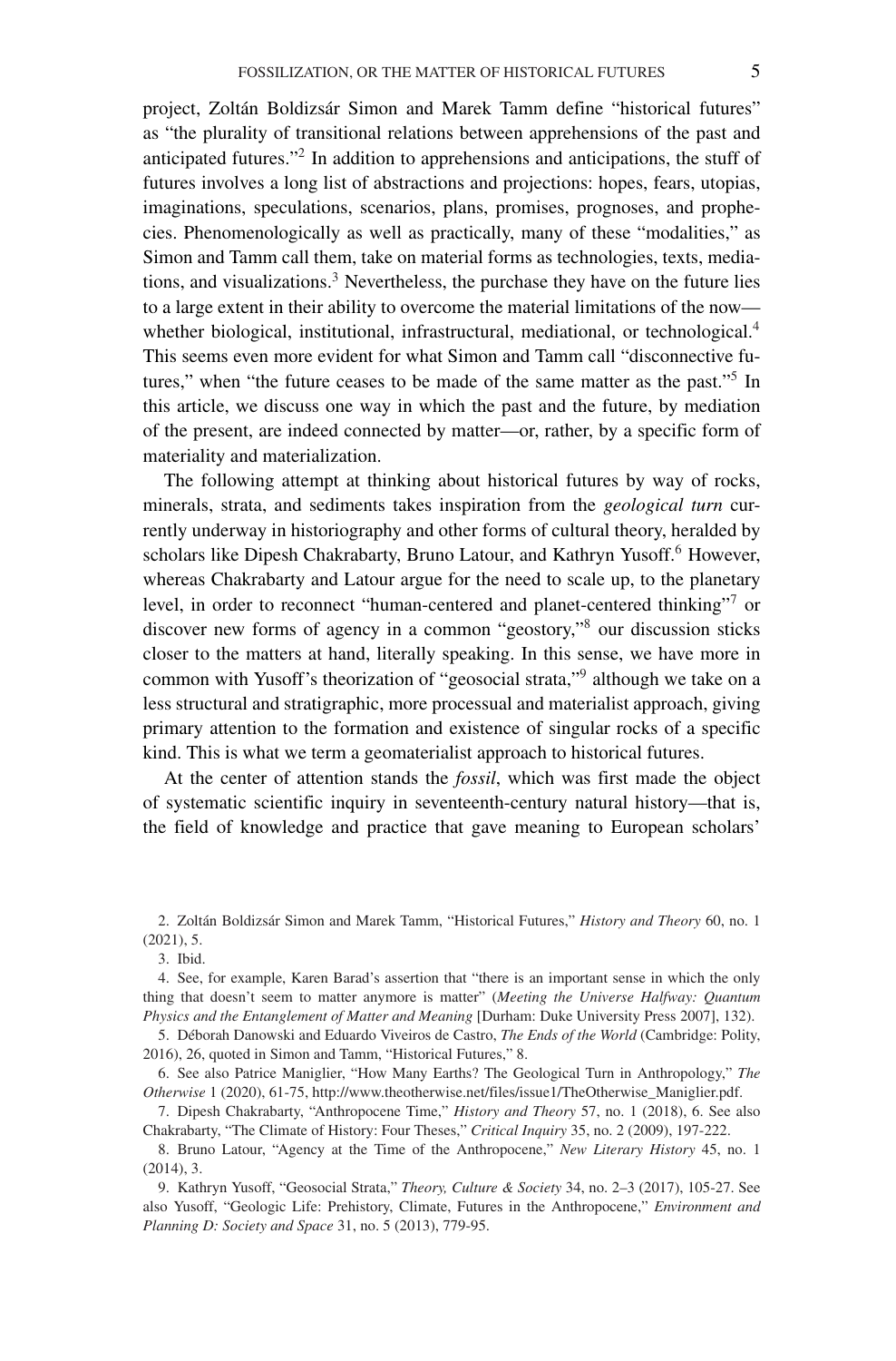explorations of their natural environment.<sup>10</sup> "Fossil" is derived from the Latin term *fossilis*, a grammatical inflection of *fodere*—to dig, or dig up. What was dug up, or simply collected from the ground by natural historians and mineralogists all over Europe, was a special kind of rock—a rock that had once been something else, something organic, but had then lost all its organic properties, except for the shape that still reminded of its past existence as part of a plant or an animal. $11$ 

From the seventeenth century on, fossils began to change the way scholars thought about history. Can they do it again now, at the beginning of the twentyfirst century? This is the question we raise in this experimental, collectively written, explorative piece, which heeds Simon and Tamm's call for contributions that adopt an "experimental attitude and openness toward . . . forms of collaboration."12 More specifically, we direct our collective investigations of historical futures—their "*transitions*," "*anticipatory practices*," and "*registers*"—at one kind of stuff, one kind of matter, *fossils*, as well as the processes that bring them about, *fossilizations*. <sup>13</sup> Our suggestion, however, is not that historical theory should become a form of geology or paleontology; rather, and much more humbly, we suggest a change of vantage point. By shifting the perspective from the abstract stuff of hopes, fears, plans, and anticipations, of which historical futures are usually made, to the material, solid stuff of fossils, we want to complement the "modalities" of the future that Simon and Tamm point to in their prompt.

The article has three parts. In the first part, we explore the possibilities for a materialist theory of historical futures, proceeding from the inversion of Marx and Engels's claim about modernity. Furthermore, we ask how such a theory can be brought to the fore by again asking the seventeenth-century "fossil question" as our point of departure for explorations into twenty-first-century historical theory. Then, in the second, more experimental part, we perform these explorations, taking fossils and fossilization as the basis for a new theory of historical futures. We advance from a well-versed form of geomaterialistic historiographies, in which the past is shaped according to the multilayered formations of stratigraphy, taken over from geology and reworked into historical theory. Then, we explore the historiographic implications of other geomaterialisms, in which both human and nonhuman futures are indeed predicated on the existence of fossils and fossilization. Finally, in the third and concluding part, we sketch a possible framework for a geomaterialist theory of historical futures. Being an interdisciplinary research collective, in which people have different styles of thinking and writing, we have kept

<sup>10.</sup> See, for example, *Cultures of Natural History*, ed. N. Jardine, J. A. Secord, and E. C. Spary (Cambridge: Cambridge University Press, 1996).

<sup>11.</sup> See, for example, Rhoda Rappaport, *When Geologists Were Historians, 1665–1750* (Ithaca, NY: Cornell University Press, 1997); Martin J. S. Rudwick, *Bursting the Limits of Time: The Reconstruction of Geohistory in the Age of Revolution* (Chicago: University of Chicago Press, 2005); and Rudwick, *Earth's Deep History: How It Was Discovered and Why It Matters* (Chicago: University of Chicago Press, 2014).

<sup>12.</sup> Simon and Tamm, "Historical Futures," 5.

<sup>13.</sup> Ibid., 5, 6.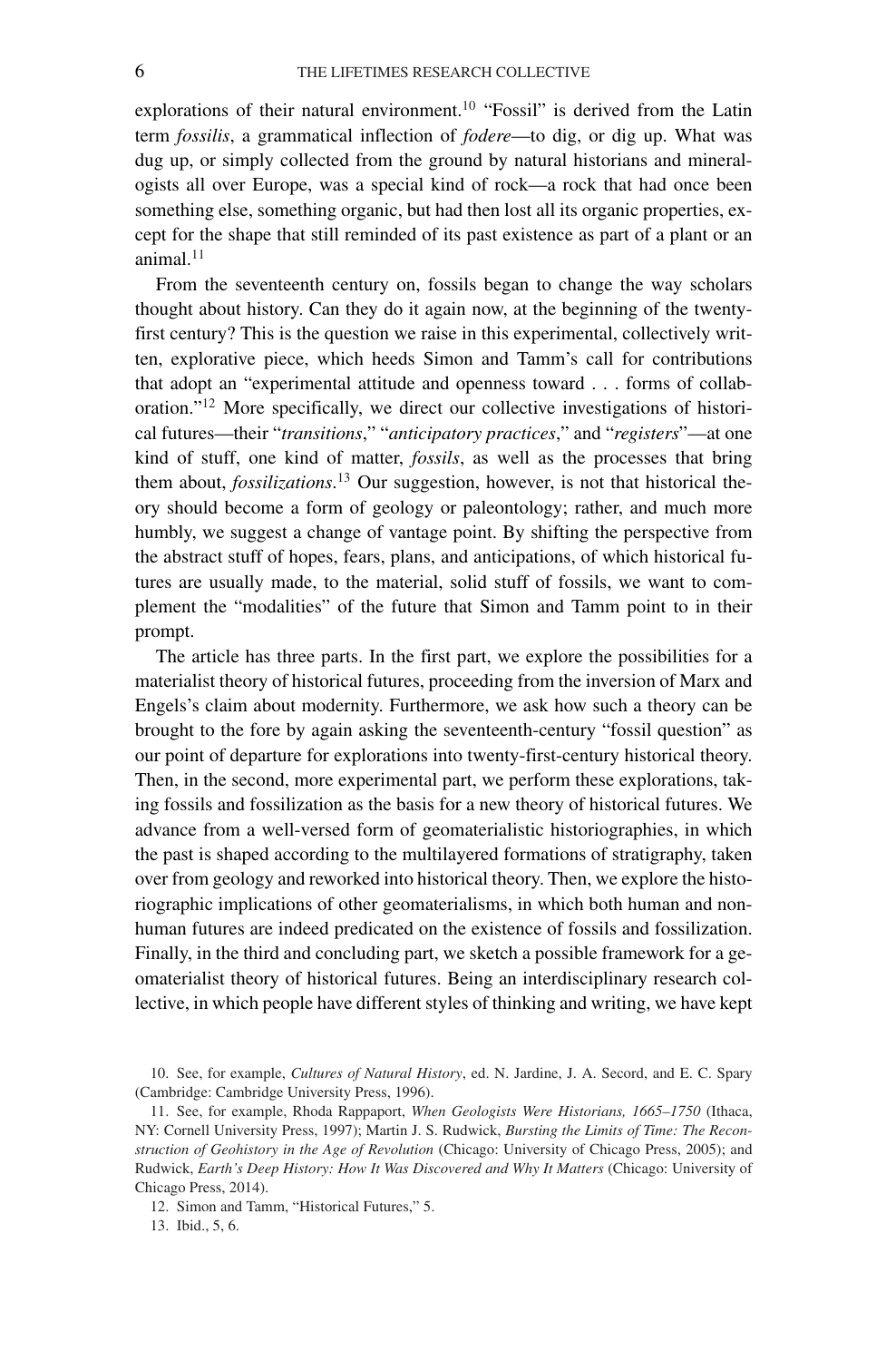### WHAT REMAINS—WHEN ALL THAT IS SOLID HAS MELTED INTO AIR?

We begin our discussion about the materiality of "historical futures" by inversing Marx and Engels's famous claim in their 1848 *Communist Manifesto*: "All that is solid melts into air."14 Samuel Moore's rather loose 1888 translation of the German original—*Alles Ständische und Stehende verdampft*—went on to become a slogan for modernity, epitomized by Marshall Berman in his bestselling book about European urbanist modernism.15 Marx and Engels coined the phrase in order to grasp the "constant revolutionizing of production" as well as the "uninterrupted disturbance of all social conditions" that characterize "the bourgeois epoch."16 Even outside of Marxist historical dialectics, the idea that, in modernity, everything becomes increasingly more volatile, transient, and ungraspable indeed, like air—has informed studies of history and culture, even more so during the most recent phases of globalization and digitization.

At the beginning of the twenty-first century, however, the Marxist claim about modernist futures no longer seems to hold because the proliferation of human geological agency handily illustrated by the array of graphs that make up "The Great Acceleration,"<sup>17</sup> as well as the longevity of anthropogenic climate change, confronts us with the likelihood that even our transient lives, even our most airy ideas—even the capitalist mode of production, however unsustainable—may endure, materially and ecologically, in multiple temporalities of long durations.

For this article, we turn the slogan around and raise the inverse question: Out of everything that modern global culture has turned into air, made light, invisible, ungraspable, and transient, from fossil fuels to all kinds of plastic gadgets, what will solidify, petrify, ossify, turn heavy, turn to stone, fossilize? What does it mean to investigate the future not as the result of something accelerating and dissolving, like Marx and Engels proclaimed in *The Communist Manifesto*, but as a result of something slowing down, settling like sediments at the bottom of slowrunning rivers or at river outlets? After they have settled in layers of sand and clay, materials start to petrify—or, with a term that entered European languages in the

14. Karl Marx and Frederick Engels, *Manifesto of the Communist Party*, transl. Samuel Moore (with Frederick Engels) (1888), in *Marx/Engels Selected Works*, vol. 1 (Moscow: Progress Publishers, 1969), [https://www.marxists.org/archive/marx/works/download/pdf/Manifesto.pdf.](https://www.marxists.org/archive/marx/works/download/pdf/Manifesto.pdf)

15. Marshall Berman, *All That Is Solid Melts into Air: The Experience of Modernity* (London: Verso, 1982).

16. Marx and Engels, *Manifesto of the Communist Party*.

17. See Will Steffen, Wendy Broadgate, Lisa Deutsch, Owen Gaffney, and Cornelia Ludwig, "The Trajectory of the Anthropocene: The Great Acceleration," *Anthropocene Review* 2, no. 1 (2015), 81- 98, and J. R. McNeill and Peter Engelke, *The Great Acceleration: An Environmental History of the Anthropocene since 1945* (Cambridge, MA: Harvard University Press, 2016). For a critique of this periodization, see Christophe Bonneuil and Jean-Baptiste Fressoz, *The Shock of the Anthropocene: The Earth, History and Us*, transl. David Fernbach (New York: Verso, 2016).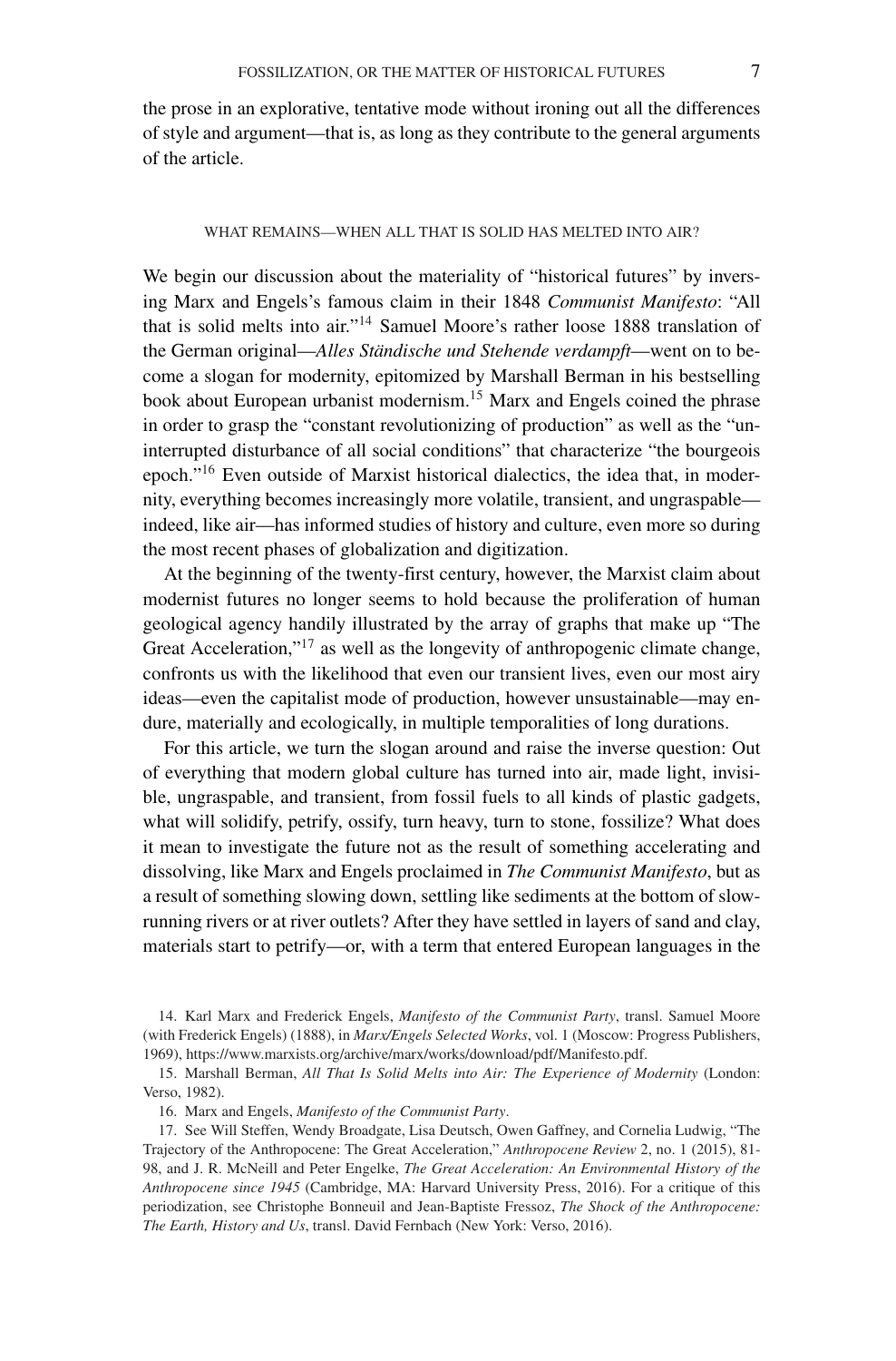seventeenth century and by the next century had become indispensable in the new science of geology, *fossilize*. Fossil *fuels* are fossils too; they are the transformed biological residue of long-dead beings—bodies of the ancient dead, plants, animals, biomass rendered as combustible organic deposits: a tar-like energetic surplus refined over millions of years, as the earth shifted and stirred, churning the bodies. "All that is solid melts into air," Marx and Engels wrote, and carbon is a solid, but it does not melt—it burns. Smoke spirals, whirling from the chimneys with the force of a broken seal as the combustible organic deposits catch fire in the rolling wave of this planetary conflagration, this epochal rupture in which even the dead are not safe. What remains? What of the trace, the accreting solidity, the mark that will not be erased? "All that is solid melts into air, all that is holy is profaned."18 In what follows, we discuss historical futures in terms of processes of fossilization, in a broad, inclusive sense: that is to say, we look at instances of solidification, petrification, calcification—instances when, instead of melting into air, things start to solidify. And we probe the meaning of these processes.

Understanding historical futures from the perspective of fossilization raises ontological and epistemological issues. In *The Marvelous Clouds*, John Durham Peters claims that "ontology  $\dots$  is usually just forgotten infrastructure."<sup>19</sup> In some cases, we add in this article, this infrastructure has been forgotten for so long that it has become petrified, fossilized. Where does that leave our notion of ontology? In the same way, ideas of knowledge and epistemology will have to be revised if we shift our gaze from progress or development to fossilization as the dominant temporal form. How do we gain knowledge about something that is either no longer there (the organic matter that has become fossilized) or has not yet been excavated (fossils of the future)? Furthermore, fossilization invites us to rethink the relationship—and, indeed, in the words of Simon and Tamm, the "transition"—between past, present, and future. $20$ 

## THE FOSSIL QUESTION—THEN AND NOW

The most condensed version of the "fossil question" appeared in the writings of the Danish natural historian Nicolaus Steno, originally Niels Stensen, who, in his 1669 treatise, asked how it could be that one solid ended up inside another solid, *solido intra solidum*. <sup>21</sup> Steno, who lived in Tuscany, had arrived at the question after the Grand Duke of Tuscany, Ferdinando II de' Medici, had ordered that the head of a huge female shark caught near the town of Livorno be sent to him. Dissecting it, the Danish scholar noted that the shark's teeth bore a striking resemblance to certain stony objects that had been found embedded within rock formations and that his contemporaries referred to as *glossopetrae*, or

<sup>18.</sup> Marx and Engels, *Manifesto of the Communist Party*.

<sup>19.</sup> John Durham Peters, *The Marvelous Clouds: Toward a Philosophy of Elemental Media* (Chicago: University of Chicago Press, 2015), 38.

<sup>20.</sup> Simon and Tamm, "Historical Futures," 4.

<sup>21.</sup> Nicolaus Steno, *The Prodromus of Nicolaus Steno's Dissertation concerning a Solid Body Enclosed by Process of Nature within a Solid*, transl. John Garrett Winter (New York: Macmillan, 1916). See also Rappaport, *When Geologists Were Historians*, 105-35.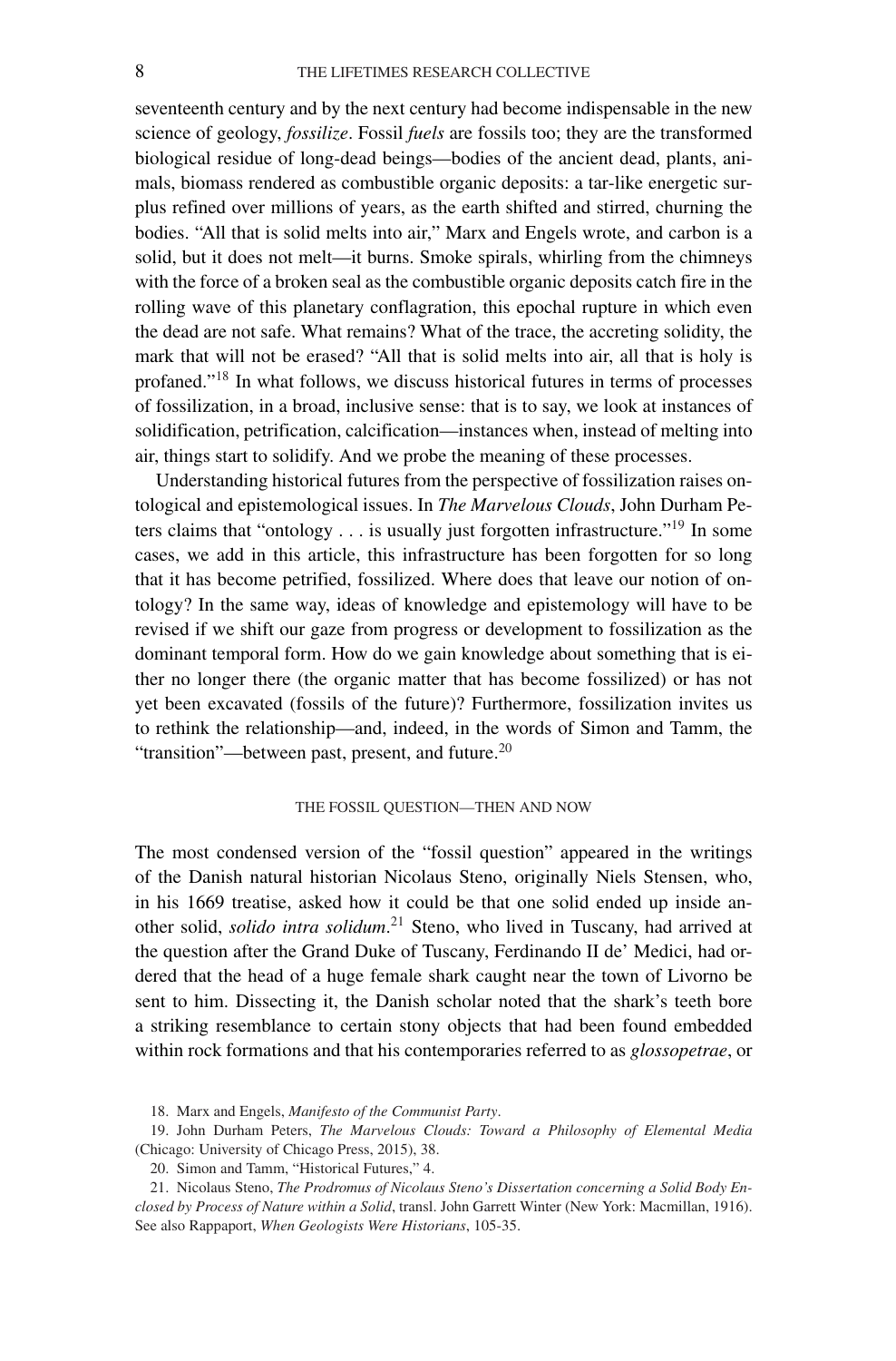"tongue stones."<sup>22</sup> In its simplest form, the "fossil question" asks: what are these objects, where do they come from, and—both in a theological and naturalhistorical sense—what do they mean?

At the time, explanations ranged from Pliny the Elder's suggestion that these stones had fallen from the sky to more recent ones, such as Athanasius Kircher's proposal that the formation of fossils is an inherent characteristic of the Earth.<sup>23</sup> Steno, by contrast, developed a theory of how the shark's teeth had been embedded in layers of sand at the bottom of the ocean, petrified over time, and turned into what was now known as *glossopetrae*. Somewhat later, the emerging science of geology gave these solids, which were once organic parts of the plant or animal kingdoms, the generic name "fossils." By 1764, Joshua Platt self-consciously stated in the *Philosophical Transactions* of the Royal Society that "it may indeed be thought unnecessary at this time, to say any thing of the origin of extraneous Fossils in general; all our modern naturalists being fully convinced, that they are the exuviæ or remains of animals and vegetables, and the greater part of them of marine production."<sup>24</sup> Since then, the "fossil question" has figured as a question with a solution, presented here according to the general, popularized *Oxford English Dictionary* definition:

Fossils are typically hard parts, such as bones, teeth, shells, or wood, which have been rapidly buried in sediment. This is followed by the petrifaction of their constituent materials (or the replacement or recrystallization of mineral components, as in fossil shells), or the preservation of a mould or cast of the organism's exterior or interior form as the surrounding material turns to rock. Trace fossils represent remnants of the activity of living organisms, such as burrows or footprints. Rarely, fossils of such insubstantial organisms as jellyfish are preserved in fine-grained rocks such as shales, or entire organisms may be preserved frozen, or embedded in amber or tar.25

However, stating that fossils are the remains of organic material covered by layers of sand and then petrified does not really solve the fossil question—not then, not now. What intrigued and, indeed, worried seventeenth- and eighteenth-century scholars was the amount of time needed to complete this process of transforming material substance from organic tissue to minerals and rocks.<sup>26</sup> The close to 6,000 years from Creation to the present day that the Irish bishop James Ussher calculated were not sufficient to account for these kinds of material transformations, by which the world changed and evolved in a way that appeared to belie God's omnipotent agency. Even today, fossilization activates timeframes that vastly outscale traditional anthropocentric historiography, which still finds itself

<sup>22.</sup> Ibid., 211-12.

<sup>23.</sup> Stephen Jay Gould, "Father Athanasius on the Isthmus of a Middle State: Understanding Kircher's Paleontology," in *Athanasius Kircher: The Last Man Who Knew Everything*, ed. Paula Findlen (New York: Routledge, 2004), 207-39.

<sup>24.</sup> Joshua Platt, "An Attempt to Account for the Origin and the Formation of the Extraneous Fossil Commonly Called the *Belemnite*," *Philosophical Transactions* 54 (1764), 39.

<sup>25.</sup> *Oxford English Dictionary*, s.v. "fossil (*n*.2b)," [www.oed.com/view/Entry/73829.](http://www.oed.com/view/Entry/73829)

<sup>26.</sup> Steno, *The Prodromus*, 261. For a discussion of the role of time in Steno, see Rudwick, *Earth's Deep History*, 45-49.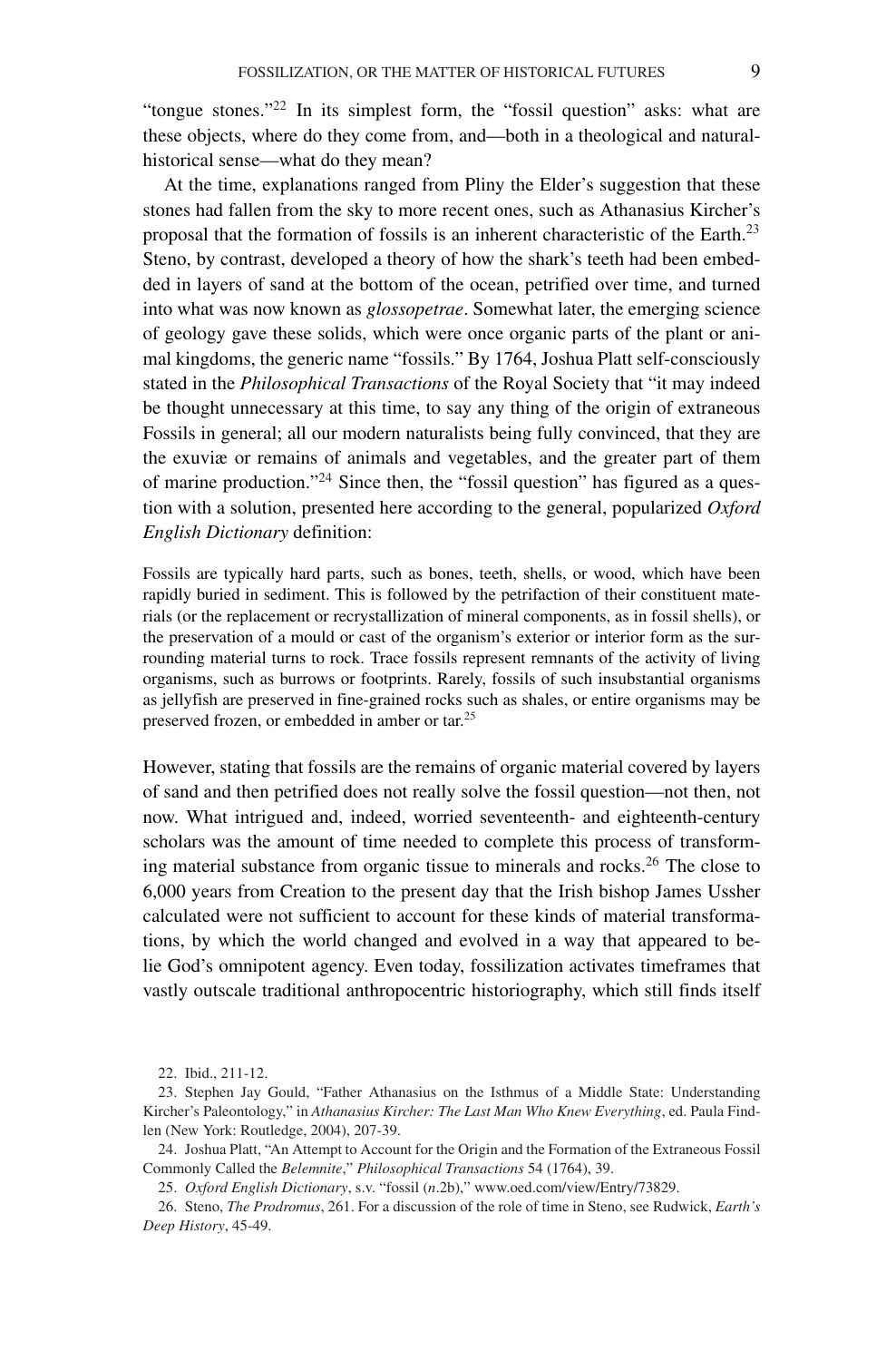"in the grip of sacred history," to use a formulation by Daniel Lord Smail.<sup>27</sup> The term "fossil" is conventionally reserved for remains older than 10,000 years, from before the end of the last glacial period. In other words, fossils and fossilization can reveal much about the past, although about pasts that outscale the pasts that we usually refer to as "history" or "historical" by hundreds of thousands, even millions, of years. To make sense of these pasts, we have the habit of moving them into another timescale, one labeled "geological." Fossils make important contributions to the time-work of geology, providing evidence for the accurate dating of rock strata as well as information for the present subdivisions of the geological timescale.

What, however, can fossils and fossilization tell us about the future? To conceptualize history and the future in terms of fossilization radically challenges our concepts of change and continuity. On the one hand, fossilization presupposes continuity, since it preserves elements of the present into the deep future, but, on the other hand, it involves radical change, since what is preserved changes material and ontological status, from organic to inorganic, from tissue to rock. Multiple, innumerous lifetimes are assembled into one: the lifetime of a rock or a mineral, or maybe another solid object. Some fossils keep their shapes, functioning as visual remnants of what they once were, while others change radically. Is the time of fossilization really a homogenous, uniform time, or does it also divide into different rhythms, speeds, and durations? To the extent that the newly solidified solid—whatever it is—is preserved within something else (a *solido intra solidum*, as in Steno's case), it can disappear and become invisible for centuries, even millions of years, until it is rediscovered. As what? How does it help us to think about deep historical futures?

# FOSSILIZATION AND THE ANTHROPOCENE

The context for this specific, inverted reiteration of the fossil question is the historical moment, or epoch, that trades under the shorthand name of the "Anthropocene," when humankind emerges as a geological agent, affecting the planet, its climate, and its ecosystems in irreversible ways.<sup>28</sup> As David Farrier points out in *Footprints: In Search of Future Fossils*, the fossils of the future will be human and, more precisely, anthropogenic—that is, fossilized remnants of human existence and activity.<sup>29</sup> Per definition, fossils are the preserved remains of plants and animals, which make up the world's natural biomass, presently at 1.1 terratonnes. In a recent article, a group of scientists from the Weizmann Institute in Israel claim that the Earth—in the year  $2020 \ (\pm 6)$ —encountered the crossover point

<sup>27.</sup> Daniel Lord Smail, "In the Grip of Sacred History," *American Historical Review* 110, no. 5 (2005), 1337-61. See also Andrew Shryock and Daniel Lord Smail, introduction to *Deep History: The Architecture of Past and Present*, ed. Andrew Shryock and Daniel Lord Smail (Berkeley: University of California Press, 2011), 3-20.

<sup>28.</sup> Paul J. Crutzen and Eugene F. Stoermer, "The 'Anthropocene,'" *Global Change Newsletter* 41 (May 2000), 17.

<sup>29.</sup> David Farrier, *Footprints: In Search of Future Fossils* (London: Farrar, Straus and Giroux, 2020).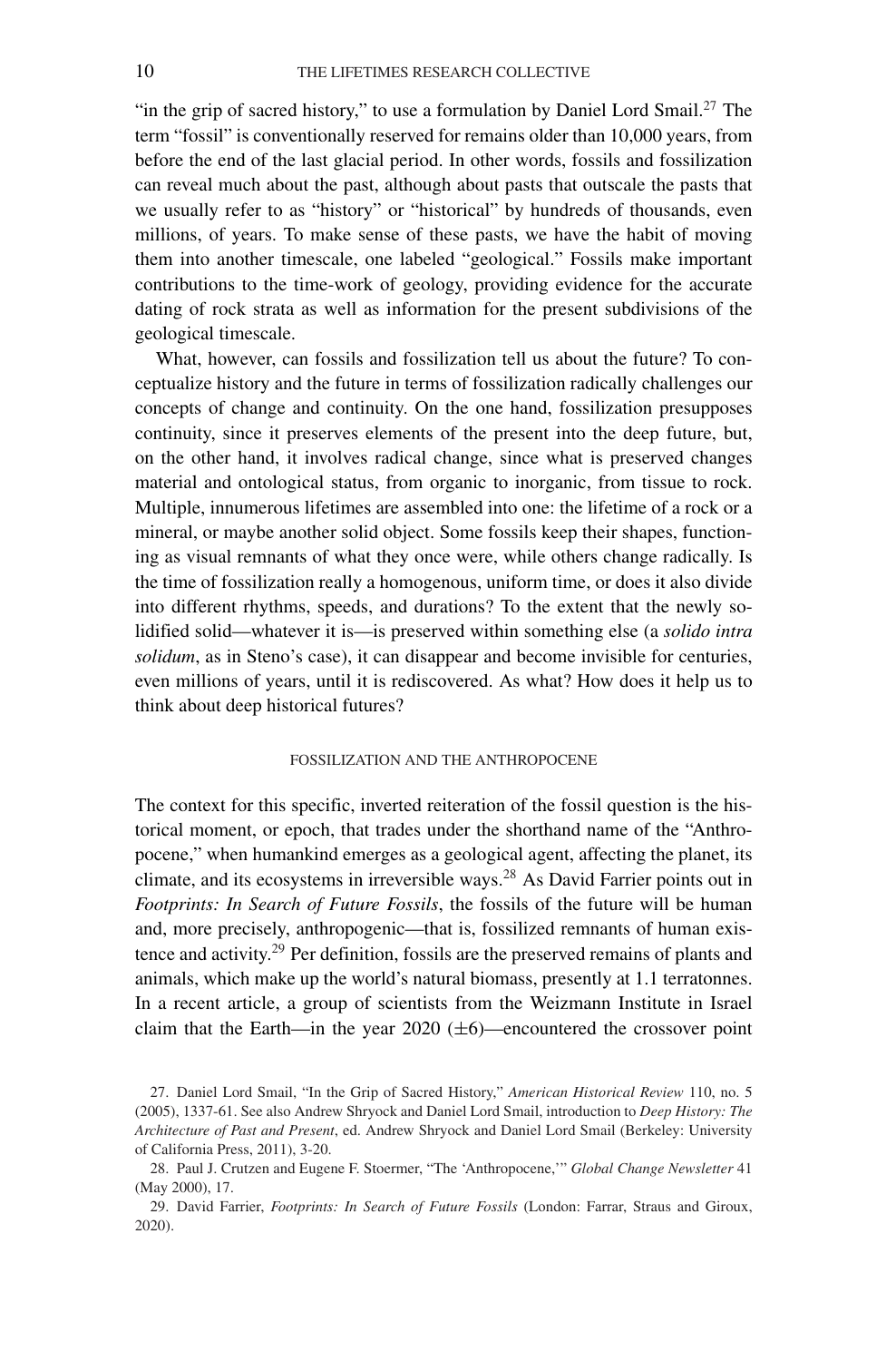where anthropogenic mass, which has recently doubled roughly every twenty years, will surpass all global living biomass.<sup>30</sup> In other words, the biomass that will be preserved in sediments of sand and mud and will gradually turn to stone will be predominantly anthropogenic, and that is before we start thinking about the millions of pieces of plastic as well as the concrete and glass from crushed megacities.31 Some scientists take the dominance of anthropogenic biomass as a "quantitative and symbolic characterization of the human-induced epoch of the Anthropocene."<sup>32</sup> However, it also invites us to speculate about the fossils of the future and about how the sharp increase in anthropogenic biomass, relative to all other organic lifeforms, will be represented in rock layers and geological strata.

Farrier takes the fossil question, projected into a far future, as an occasion to speculate about future societies, human or otherwise, and to consider how, based on the petrified traces found in the ground, future fossil collectors will look back at the current moment in Earth's history. In his book, he lets a microbiologist speculate about a commune of evolved bees that encourage their bee-scientists to study the Anthropocene as a warning for all hive-kind. The minimum 10,000 years involved in producing a fossil, according to current geological definitions, can be used to project a far future, one that exists beyond the timescale within which history usually operates. However, processes of fossilization, taken as a generic term for different kinds of solidification, petrification, and ossification, involve not only future time but also past and present time. In this article, fossilization is restored to its place alongside other concepts of movement and transformation, like development, evolution, and progress.

This brings us to another aspect of the Anthropocene that can serve as a context for thinking about historical futures. Thinking history across disciplines is, in itself, nothing new. In the 1960s and 1970s, social history bridged the gap between sociology and political science,  $33$  and in the 1980s and 1990s, cultural history brought onboard theories and methods from linguistics, literature, and cultural anthropology. $34$  In the face of climate emergency and framed by geological periodization, the already multifaceted discipline of history faces a new, similar task: to reconnect with the historical disciplines among the natural sciences (mainly geology, biology, and cosmology),  $35$  which conceive of their objects of study as continuously changing across shorter or longer, and sometimes extremely long, periods of time. In earlier phases, the historical disciplines borrowed their concepts from sociological analysis or literary theory (for example, "class" and "signifier"). To these we would like to add the geological concepts of "fossil" and "fossilization," thus staking out another possible trajectory for the exchanges

<sup>30.</sup> Emily Elhacham, Liad Ben-Uri, Jonathan Grozovski, Yinon M. Bar-On, and Ron Milo, "Global Human-Made Mass Exceeds All Living Biomass," *Nature* 588 (2020), 442-44.

<sup>31.</sup> Farrier, *Footprints*, 3-26.

<sup>32.</sup> Elhacham, Ben-Uri, Grozovski, Bar-On, and Milo, "Global Human-Made Mass," 442.

<sup>33.</sup> See, for example, Geoff Eley, "Memories of Under-Development: Social History in Germany," *Social History* 2, no. 6 (1977), 785-91.

<sup>34.</sup> See, for example, the essays in *The New Cultural History*, ed. Lynn Hunt (Berkeley: University of California Press, 1989).

<sup>35.</sup> See, for example, Julia Adeney Thomas, "History and Biology in the Anthropocene: Problems of Scale, Problems of Value," *American Historical Review* 119, no. 5 (2014), 1587-1607.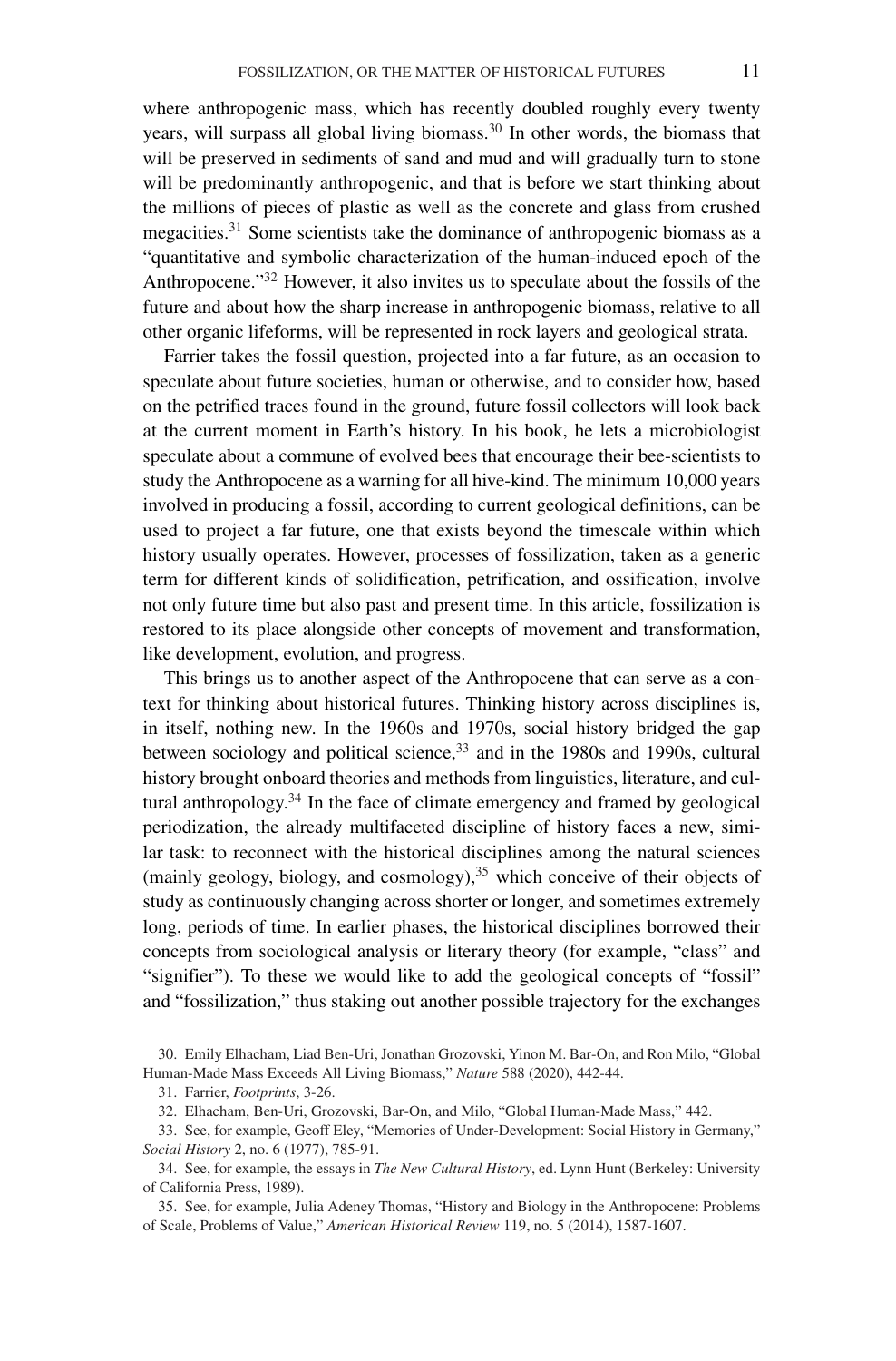between geological and human histories, in addition to the shared vocabulary of "strata" and "stratification," "layers," "sediments," "organic" and "inorganic," "petrification," et cetera, which we return to later in this article.

To break down the barriers between human and natural sciences, and specifically between human and natural histories, we need to go beyond disciplinary terminologies to discuss time in a non-discipline-specific way. Our term "lifetimes" applies to times inherent in—and, indeed, embodied by—different forms of life, organic and otherwise. Furthermore, concepts of "timescales" and "lifescales" help us to move back and forth across the human-nature divide. In this sense, human time is a specific timescale, spanning from seconds to centuries, even millennia. To move between human and geological history means to move up and down—or, indeed, back and forth—on a timescale, which now also includes millions and billions of years, as illustrated by the concept of the Anthropocene. Similarly, lifescales—in terms of the Aristotelian *scala naturans*—create continuities between different lifeforms, as illustrated by Geoffrey West's 2017 book, which moves gradually through many levels of complexity, from insects to modern metropoles.<sup>36</sup>

Fossils and fossilization mark an interface between timescales and lifescales. In the next step of the argument, we ask to what extent and in what ways the theory of fossilization, handed down from seventeenth- and eighteenth-century natural history to the modern science of the geology (which, alongside meteorology and Earth System Science, constitutes one of the master sciences of the Anthropocene), can offer an alternative analytics of history and of historical futures specifically.

### AN ANALYTICS OF SOLIDIFICATION, OR WHEN IS THE FOSSIL?

At the most general level, "fossilization" belongs to a group of words that describes how something metamorphoses from mutable and organic to solid and inorganic. Paradoxically, to ask what solidifies is to make it clear that there never were "immutables" in the first place.<sup>37</sup> The fact that solidification is a process destabilizes the dichotomy between "solid" and "melting into air" by insisting that even a solid has a lifetime, a before and an after. The only thing that is certain is that solids are subject to change, never quite immutable. A heightened attention to solidifications is not about entrenching what endures as matter; it is about tending to *how* the process may occur and alert us to the lifetimes of solids. The basic move is to disaggregate the senses in which something solidifies: to learn what distinguishes petrification from ossification or calcification; to question the meanings of these terms as descriptors of a world that was not coproduced by humans; and to figure out the complicated meanings they may acquire in the trails of variously human actions—be these material, virtual, or metaphorical senses of

<sup>36.</sup> Geoffrey West, *Scale: The Universal Laws of Growth, Innovation, Sustainability, and the Pace of Life, in Organisms, Cities, Economies, and Companies* (New York: Penguin, 2017).

<sup>37.</sup> See Latour's "immutable mobiles" ("Visualisation and Cognition: Drawing Things Together," *Knowledge and Society: Studies in the Sociology of Culture Past and Present* 6 [1986], 1-40).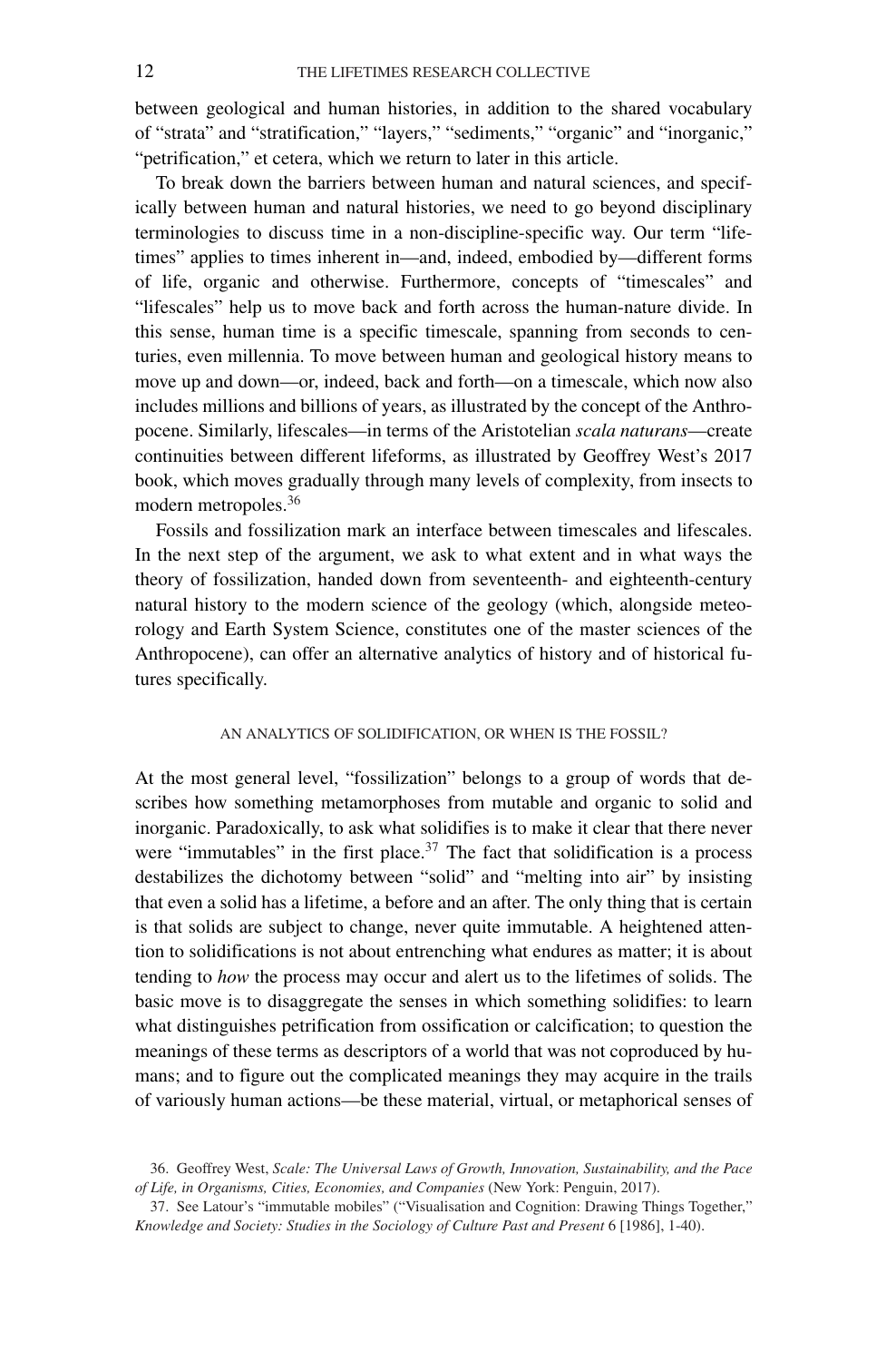the terms. Examples of such anthropogenic meanings could be to set in stone; to simulate the "weathering" of stones;<sup>38</sup> to socially stratify, to imprint a mode of production onto the face of the Earth, to accumulate into archeological layers; to conceive genealogies of knowledge; to forge new constellations of kin.

Furthermore, we will need to elucidate the entangled nature of real-life solidifications. If the Anthropocene is marked by temporal clashes, a critical way they become evident, tangible, and contestable is through what has solidified and what gets to be solid.39 One example of this is living beings perishing, decomposing over millions of years, being extracted from the fossil layer, and being turned into fuel so they can be consumed by a sudden intervention so momentous that it will change the climatological conditions that may once be detected on the stratum of our time. Another example: volcanic eruptions increase in frequency as a result of the very same warming; in such events, the Earth's melted-down innards gush over its face, a nonhuman remix of the Earth's temporal layers<sup>40</sup> that, nowadays, can be broadcast as an uncanny live-video stream (as in the case of the Gelingadalir eruption) $41$  and endures in the archives of media, new media, research labs, and governmental agencies. On a living planet, solids do not melt into air; their melting is a generative moment in the coming together of a multitude of entangled lifetimes.

Attention to solidifications brings the question of situation in time, and of vantage points on temporality, to a head. To achieve this, we also need to shift the questions of time from the realm of mathematical, physical, and phenomenological abstractions to the material existence of objects and beings. In other words, we need to address not a Newtonian homogenous time "independent of anything external" but an embodied, heterogeneous, and multiple time, one that is inherent to things and lives. $42$  When is the fossil? How do we gain knowledge about something that is either no longer there (for example, organic matter that has become fossilized) or has not yet arrived (fossils of the future)? There are modes of exploring positions that are incipient at best—roughly orbiting around the speculative $43$ 

38. Rachel Douglas-Jones, John J. Hughes, Siân Jones, and Thomas Yarrow, "Science, Value and Material Decay in the Conservation of Historic Environments," *Journal of Cultural Heritage* 21 (September–October 2016), 824.

39. See the discussions of "chronocenosis" in *Power and Time: Temporalities in Conflict and the Making of History*, ed. Dan Edelstein, Stefanos Geroulanos, and Natasha Wheatley (Chicago: University of Chicago Press, 2020) and Helge Jordheim, "In Sync/Out of Sync," forthcoming in *Historical Understanding: Past, Present and Future*, ed. Zoltán Boldizsár Simon and Lars Deile (London: Bloomsbury Academic, 2022).

40. Using a different dynamic geological medium, Alexis Rider has argued that ice geologies challenge the neat stratification model of geological time ("Glitch Geology: Ice Sheets and the Unconformities of Deep Time" [presentation, 2nd International Temporal Belongings Conference, 17 March 2021]).

41. "Live from the volcano in Geldingadalir, seen from Langihryggur, Iceland," RÚV, streamed live on 22 March 2021, YouTube video, [https://www.youtube.com/watch?v=BA-9QzIcr3c.](https://www.youtube.com/watch?v=BA-9QzIcr3c) Thanks to Anders Ekström for bringing this to our attention.

42. Isaac Newton, *The Mathematical Principles of Natural Philosophy*, vol. 1, transl. Andrew Motte (London: Benjamin Motte, 1729), 9.

43. Martin Savransky, Alex Wilkie, and Marsha Rosengarten, "The Lure of Possible Futures: On Speculative Research," in *Speculative Research: The Lure of Possible Futures*, ed. Alex Wilkie, Martin Savransky, and Marsha Rosengarten (London: Routledge, 2017), 1-17.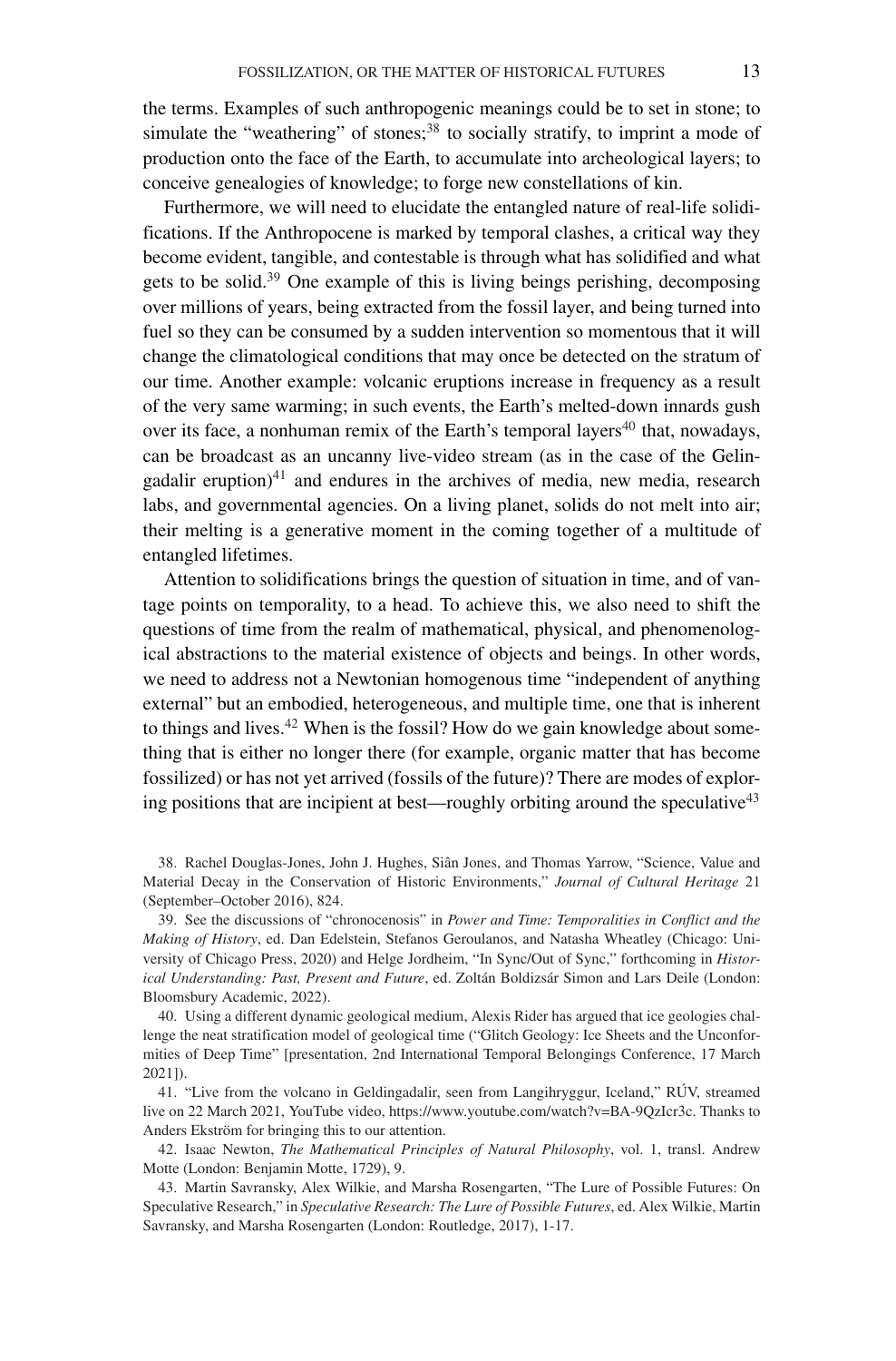and the probable.<sup>44</sup> What is more, the forms and the depths of time available to scientific inquiry is ever increasing, <sup>45</sup> a crucial precondition for the understanding of the planet as a multiple, living sphere of coexistence that is prevalent today.<sup>46</sup>

In the next part of the article, we look at how fossilization interpellates various aspects of historical thinking and theory. The first and probably most obvious candidate is stratigraphy, the structural principles of layers and layering that, for more than half a century, has marked a productive interface between natural and human history. From there, we proceed into a less structuralist, more materialist aspect of fossilization when we discuss how organic matter is transformed into rocks and minerals. This includes the human body. Finally, we look into how processes of fossilization also take place outside of what we usually consider to belong to geology, though still involving something that settles, hardens, and acquires another kind of duration and durability.

### SEDIMENTATION AND HISTORICAL TIME

Sedimentation and the transformation of sediments into rock is, in most cases, a prerequisite for fossilization. Fossils are mainly found in sedimentary rocks, and for fossilization to happen, organic material needs to be covered up and left in an especially favorable "environment." This covering up of what has been a living organism in many ways decelerates history. Life turns into structure—that is, it becomes part of slow geological processes. Fossilization is about altering the speed of change; it is about slowing down processes, changing things slowly. Thus, fossilization can be understood as a (re)structuralization of organic time inside slow-moving material layers of rock time. Not all fossils are turned into stone, though. Neontology (the study of living organisms) defines "living fossils" as organisms that look basically the same as ancestral species that are known only from found fossils. These organisms, then, are also a form of nonhistory: they basically have not changed—on the species level, that is.<sup>47</sup>

Materially, sediments are made up of either bedrock, earth strata, or organic matter that has been broken down through erosion or weathering. Water, air, or ice have moved the solid materials and deposited them in a new location. Geologists distinguish between several forms of sediments, which can be classified by different criteria. Through diagenesis (which is caused, for instance, by microbial

44. A good example from contemporary governance is Louise Amoore, *The Politics of Possibility: Risk and Security Beyond Probability* (Durham: Duke University Press, 2013).

45. For a survey, see Sverker Sörlin, "Environmental Times: Synchronizing Human-Earth Temporalities from *Annales* to Anthropocene, 1920s to 2020s," forthcoming in *Times of History, Times of Nature: Temporalization and the Limits of Modern Knowledge*, ed. Anders Ekström and Staffan Bergwik (New York: Berghahn, 2022).

46. See, for example, Anna Lowenhaupt Tsing, *The Mushroom at the End of the World: On the Possibility of Life in Capitalist Ruins* (Princeton: Princeton University Press, 2015).

47. For Stephen Jay Gould's tongue-in-cheek definition of "neontology," as used by paleontologists, see Ethan E. Cochrane, "Evolutionary Explanation and the Record of Interest: Using Evolutionary Archaeology and Dual Inheritance Theory to Explain the Archaeological Record," in *Pattern and Process in Cultural Evolution*, ed. Stephen Shennan (Berkeley: University of California Press, 2009), 115.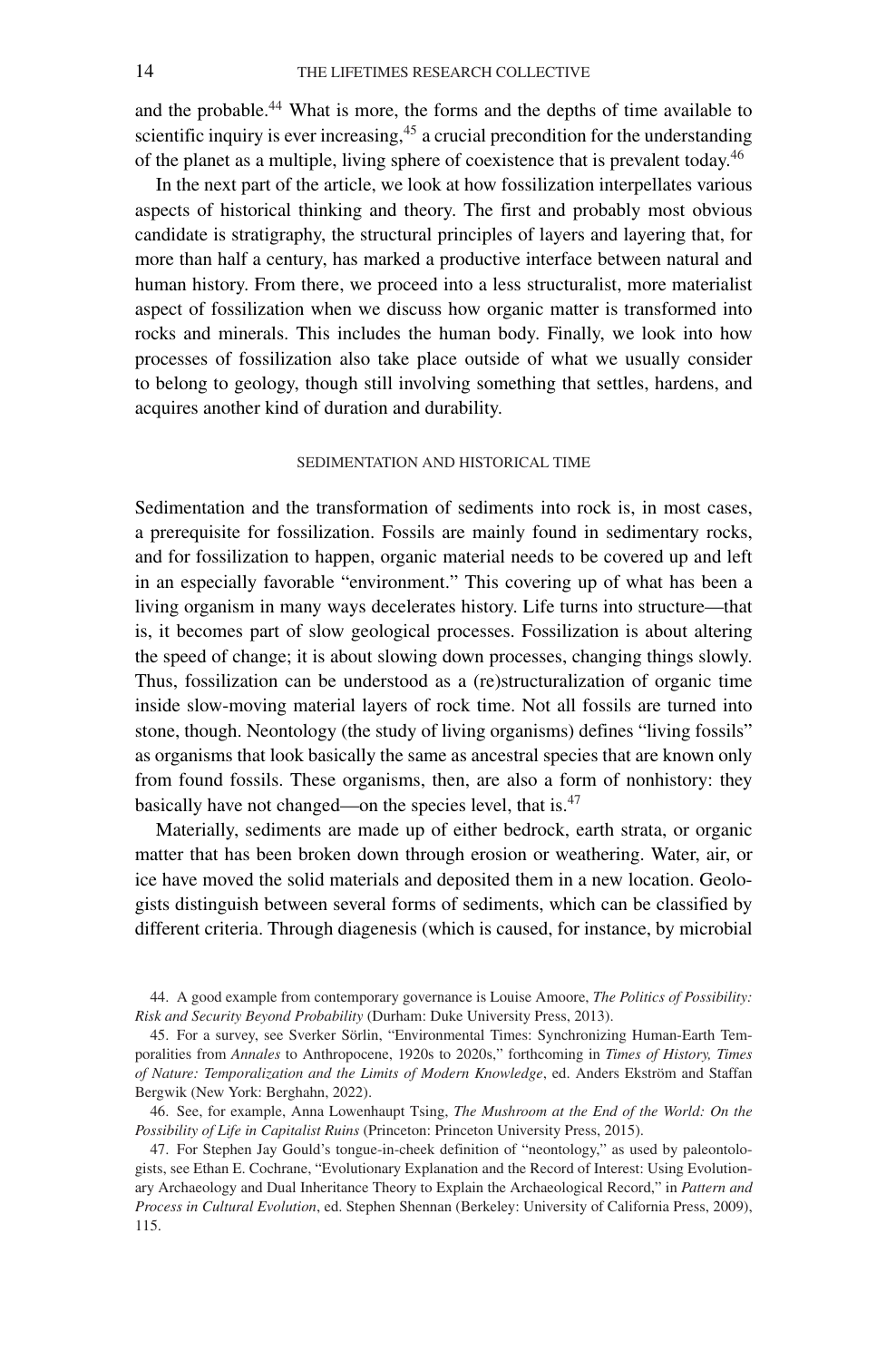activity, water-rock interactions, or compacting processes), sediments can change physically and chemically into solid rock or—if it is organic matter—into coal, oil, or gas. The process of diagenesis transforming masses into solid rock can be divided in two phases. The first phase is petrification, where the sediments gradually turn into solid rock because of overlaying and younger sediments pushing the older sediments together so that water exudes. In the second phase, increasing pressure and temperature caused by the solid rock's movement further down into the Earth's crust make chemical processes happen, transforming the rock further. If the rock is superimposed even more, the process of diagenesis turns into a more radical metamorphosis.48

According to the *Oxford English Dictionary*, "stratigraphy" refers to a "branch of geology that is concerned with the order and relative position of the strata of the earth's crust."49 "Strata," on the other hand, is the plural of the Latin word *stratum*, which originally referred to something spread or laid down, such as a piece of bedding, coverlet, bed or couch, saddlecloth, horse-blanket, level floor, or platform, but which, in the second half of the seventeenth century, took on another kind of meaning, which we today identify as geological: "a natural layer or bed of sediment or rock having a consistent composition and representing a more or less continuous period of deposition."<sup>50</sup> The theory of stratigraphy was first developed by Steno in his *De solido intra solidum*, which was published in 1669.<sup>51</sup> In this book, geologists find the first draft of what will become the framework of modern geology, including the law of superposition, the principle of original horizontality, and the principle of lateral continuity.<sup>52</sup> For Steno, the materiality of history consists of rock strata and formations. In his attempt to explain how one solid body (such as a tooth, a crystal, a diamond, an animal, or a plant) can be contained within another solid (that is, within a layer of rock), Steno argues that all solid bodies have been produced from fluids by way of sedimentation, thus creating the strata of the Earth. The position of the strata, above and underneath each other, is entirely a question of time. Thus, when Steno formulates what is later referred to as "the law of superposition," it all depends on when—at what time—the different strata in the Earth's crust were formed.

Three centuries after the geological term "stratigraphy" was coined, the Polish-French philosopher and cultural historian Krzysztof Pomian took it upon himself to introduce the concepts of strata and stratigraphy in human historiography and theory of history. In his groundbreaking, but often overlooked, work *L'ordre du temps*, which was published 1984, he launches his conception—or, in his own words, "preconception"—for what he calls a "stratigraphy of time and history."<sup>53</sup> According to Pomian, the phrase marks a shift from a "diachronic" to a "purely

48. Stephen Marshak, *Essentials of Geology*, 4th ed. (New York: Norton, 2013), 150-93.

49. *Oxford English Dictionary*, s.v. "stratigraphy (*n*.1)," [www.oed.com/view/Entry/191335.](http://www.oed.com/view/Entry/191335)

50. *Oxford English Dictionary*, s.v. "stratum (*n*.2a)," [www.oed.com/view/Entry/191350.](http://www.oed.com/view/Entry/191350)

51. For discussions of Steno as the first to present the theory of stratigraphy, including the laws of superposition, see Rudwick's *Bursting the Limits of Time*, 97, and *Earth's Deep History*, 39-49.

52. Rudwick, *Bursting the Limits of Time*, 97. For a criticism of Rudwick's reading of Steno as a predecessor, see Jakob Bek-Thomsen, "From Flesh to Fossils—Nicolaus Steno's Anatomy of the Earth," *Geological Society, London, Special Publications* 375 (January 2013), 289-305.

53. Krzysztof Pomian, *L'ordre du temps* (Paris: Gallimard, 1984), 334-35.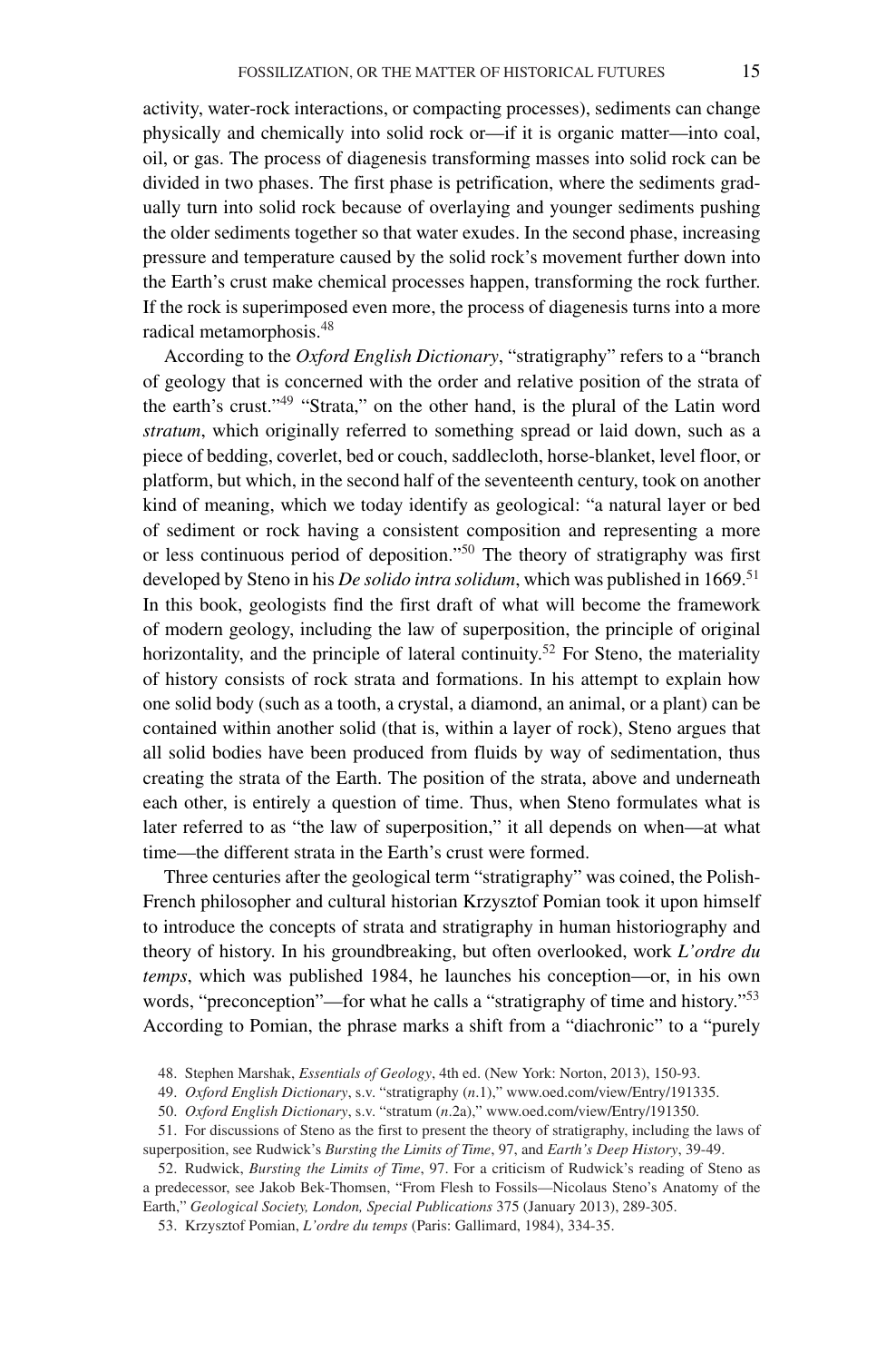synchronic analysis" of historical events in order to understand "the fundamental reasons for the polysemic nature of the word 'time.'"54 In many ways, thinking of time, and history, as strata seems like a suitable approach for trying to understand human history and its conditions. However, the metaphor does not always fit: how do different strata interact or clash? The strata model helps us to visualize overlaying strata pushing down or resting on others, and it enables understandings of historical processes moving at different speeds.<sup>55</sup> Historical times, however, are entangled in mysterious ways. This is why we must ask the fossil question: how can it be that one solid ends up inside another solid, *solido intra solidum*? What happens if we consider the slow-changing sedimentary rocks unhurriedly moving toward a different geological future, with their pockets of captured organic time transforming into structure, as the actual historical actors?

Sedimentation and stratigraphy have also made their way into human history in the works of historians like Fernand Braudel and Reinhart Koselleck. Braudel's theory of the three temporal orders operating at different historical depths is well known.56 For Koselleck, on the other hand, history unfolds in *Zeitschichten*, "strata/layers of time" (or "sediments of time," as the most recent English translation of his concept will have  $it^{57}$ ), that move at different speeds. In "Structures" of Repetition in Language and History," Koselleck is interested in the conditions for possible histories—that is, "how we can analyze and represent the sediments and mixtures of both repetition and innovation."<sup>58</sup> For Koselleck, a historian of human life and experience, sedimentation manifests itself in "structures of repetition" that exist at varying depths.<sup>59</sup> He lists five such depths:

(a) extrahuman conditions of our experiences; (b) the biological preconditions of life we share with animals; (c) structures of repetition unique to humankind, that is, institutions; (d) structures of repetition embodied in singularly occurring sequences of events; and (e) linguistic structures of repetition, within which all previously named repetitions or repeatabilities were generated and recognized, and within which they are still generated and discovered.<sup>60</sup>

Koselleck's layers or strata of time make up the conditions not only of possible histories but of history itself: it is a theory of historical time that leads into multiple futures. The possible future histories conditioned by the different layers of time forming and folding a historical crust on which events happens are all histories

<sup>54.</sup> Ibid., 335.

<sup>55.</sup> For a discussion of why historical time cannot be analyzed via stratigraphic models, see Chris Lorenz, "Probing the Limits of Metaphor: On the Stratigraphic Model in History and Geology," forthcoming in Simon and Deile, *Historical Understanding*.

<sup>56.</sup> Fernand Braudel, "Historie et Sciences sociales: La longue durée," *Annales* 13, no. 4 (1958), 725-53.

<sup>57.</sup> Reinhart Koselleck, *Sediments of Time: On Possible Histories*, transl. Sean Franzel and Stefan-Ludwig Hoffmann (Stanford: Stanford University Press, 2018). For a discussion of this translation, see Helge Jordheim, "Sattel, Schicht, Schwelle, Schleuse: Kosellecks paradoxe Sprachbildlichkeit der pluralen Zeiten," in *Reinhart Koselleck und das Bild*, ed. Bettina Brandt and Britta Hochkirchen (Bielefeld: Bielefeld University Press, 2021), 217-43.

<sup>58.</sup> Koselleck, "Structures of Repetition in Language and History," in *Sediments of Time*, 160.

<sup>59.</sup> Ibid., 162.

<sup>60.</sup> Ibid.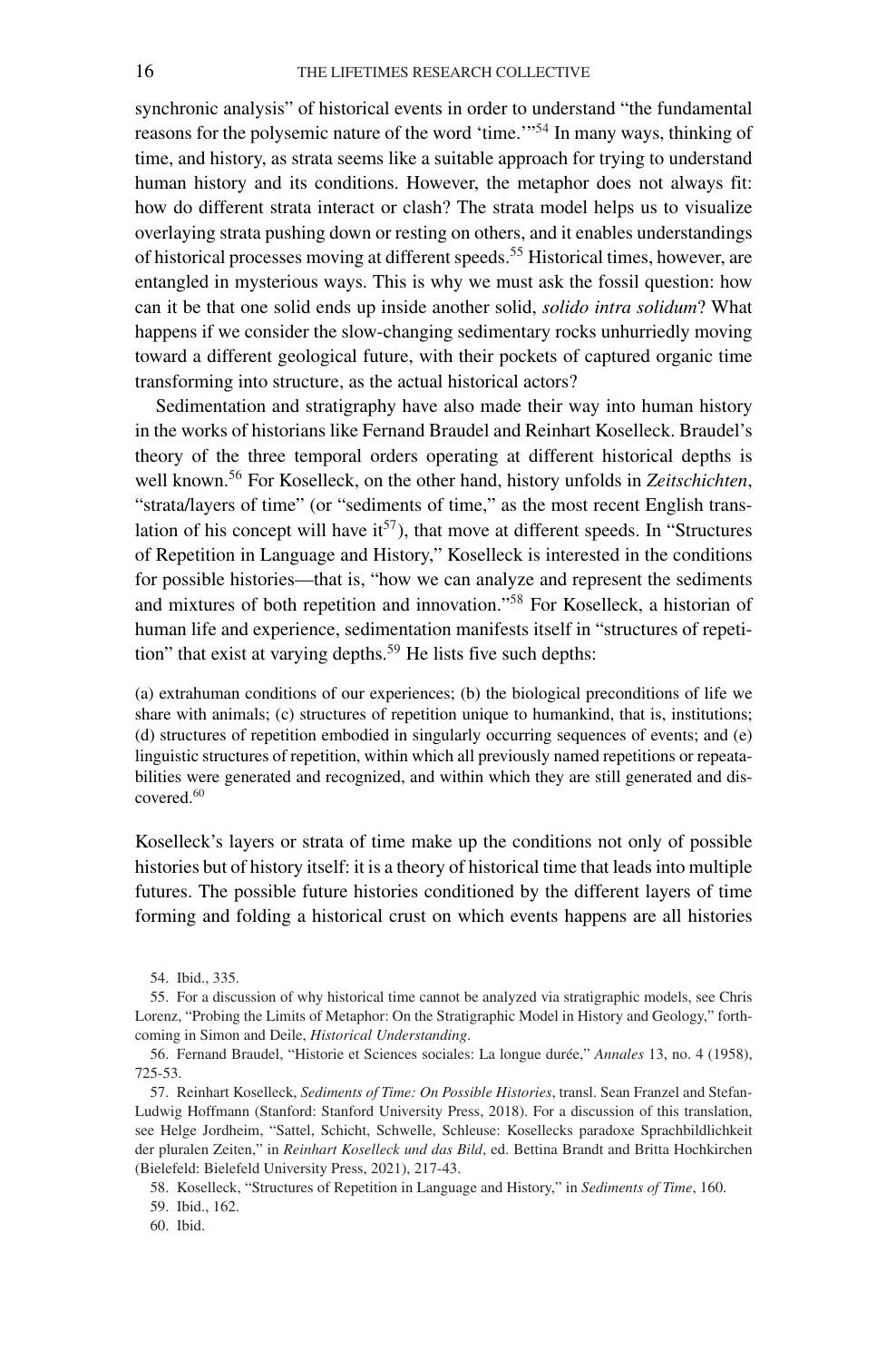of human experience. However, if we are to radically challenge our concepts of change and continuity, we must turn Koselleck's *Zeitschichten* upside down: what if sedimentation, diagenesis, metamorphosis, and fossilization are what makes up history? Then, every event, every human action, every organic being and their interactions, either between themselves or with the nonorganic environment, will *not* be history in the emphatic, agential sense; instead, they will only be conditions for possible "geostories,"<sup>61</sup> where fossilization writes history through the pocketing of asynchronicities in layers of sedimentary rocks. The only way for organic life, and maybe also *products* of organic life, to become history, then, is to get covered up and pocketed in rock time.

In this way, the theory of sedimentation and stratigraphy, pioneered by Steno in the seventeenth century and introduced into the broader field of history by Braudel, Koselleck, and Pomian, sets the scene for a different form of historiography, decentering the human from the geohistorical narrative and replacing it with a specific kind of matter, the fossil. Fossilization invites a new materialist rethinking of history and historical futures, which we explore in more detail below.

### FOSSILIZATION IN NEW MATERIALIST FUTURES

By blurring and questioning the Cartesian distinction between *res extensa* and *res cogitans*, historians proceeding in the wake of the work of Karen Barad, Donna Haraway, Bruno Latour, and others restore agency and performativity to matter. $62$ "Matter is . . . a doing," Karen Barad puts it.<sup>63</sup> Matter is active, agentive, an actant (to use a term from Actor Network Theory), taking part in networks with other human and nonhuman actants. As we have already seen, thinking about historical futures in terms of fossilization puts matter at the center of various forms of historical change and continuity and invests it with meaning and, indeed, agency. In other words, fossilization (as a perspective on history) has obvious interfaces with new materialist historiographies. Fossils appear as ideal objects for exploring new materialist rethinking of history. In the following section, we trace the steps of new materialist thinking into different futures of the culture of fossils, in which rocks, museum objects, and video games gain material agency.

One possible way to proceed is to imagine the world and retell geological processes from the perspective of a fossil, thus investing metamorphoses unfolding in the Earth's crust with agency, even subjectivity and intentionality, and blurring the borders between organic and inorganic, human and nonhuman. If you want to become a fossil, you will have to die, and the mode of your death matters.<sup>64</sup> You

61. Latour, "Agency at the Time of the Anthropocene," 3.

<sup>62.</sup> Hans Schouwenburg, "Back to the Future? History, Material Culture and New Materialism," *International Journal for History, Culture and Modernity* 3, no. 1 (2015), 59-72. See also Timothy J. LeCain, *The Matter of History: How Things Create the Past* (Cambridge: Cambridge University Press, 2017).

<sup>63.</sup> Barad, *Meeting the Universe Halfway*, 151.

<sup>64.</sup> A good overview of the fossilization processes discussed in this section appears in Keith Thomson, *Fossils: A Very Short Introduction* (Oxford: Oxford University Press, 2005), 51-71.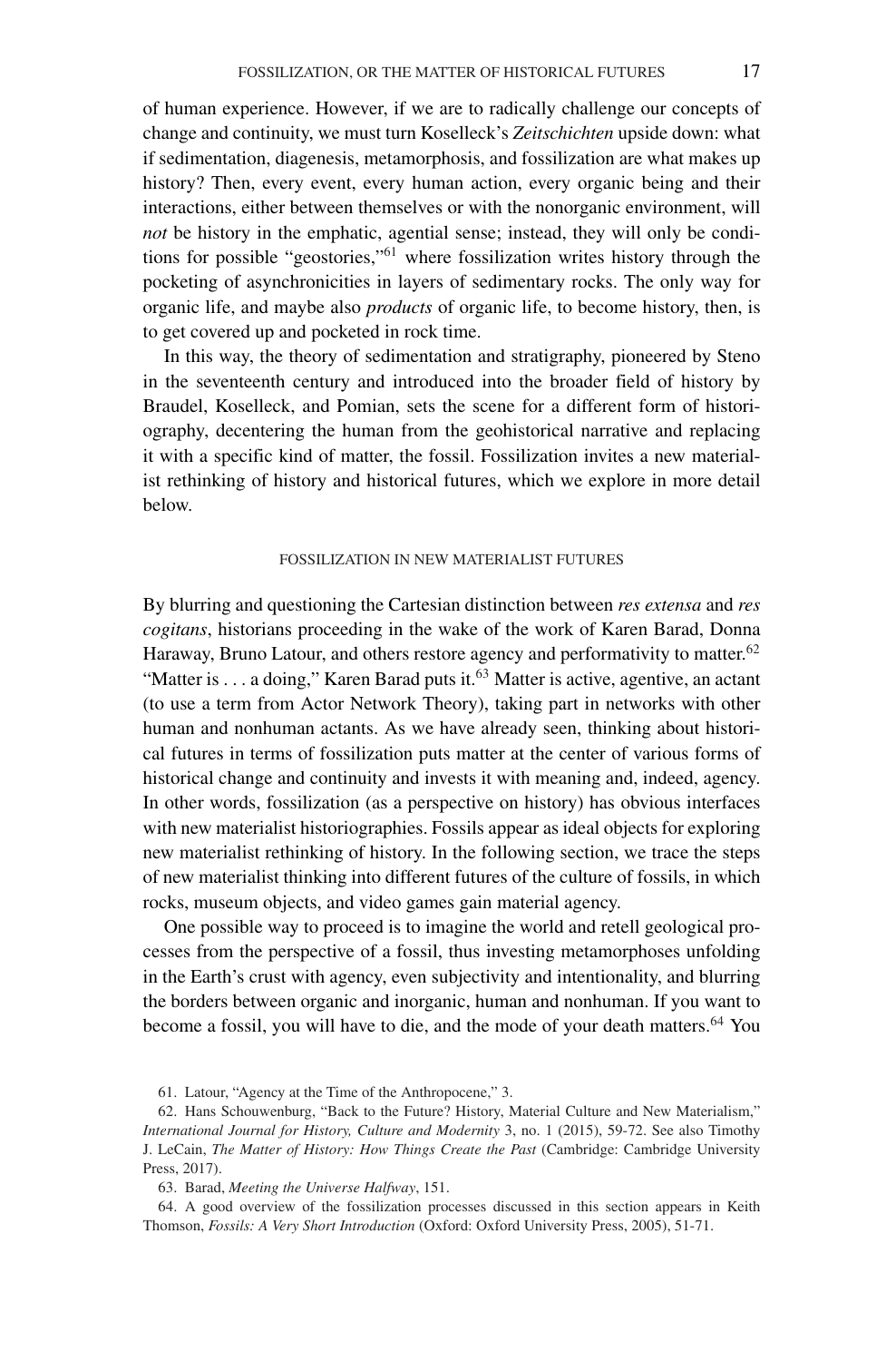will want to die, ideally, in a way that buries you quickly, at the right depth, and in an oxygen-poor environment. A key to successful fossilization is to arrest decomposition, and for most of us, the most important decomposers are aerobic—that is, bacteria and organisms that require oxygen to do their work. For a classic, durable fossilization, you will want a stable, sealed environment that is quiet, anoxic, and gently irrigated by mineral-rich water. Sedimentary deposits such as sand, clay, and ash are particularly useful for this. The loose material will bury you and, over the millennia, as pressure and time transform it into harder rock types (limestone, say), encase your body, sealing it in.

From here, there are several mechanisms by which you may achieve a more lasting fossilization. One is recrystallization, in which time and pressure act on the crystalline parts of your body, resettling their chemical components into different, more durable configurations. An aragonite shell may transform into calcite, for example, and continue to grow—because the crystalline elements possess a life and a time of their own, outlasting the biological matrix of your body and continuing to grow and transform after your death. Another path you may take is permineralization. This is what you will need the mineral-rich water for. As it seeps through, irrigating your body, the water will deposit its minerals into the pores and hollow spaces. Over time, the precipitate will crystallize and harden, eventually filling your hollows and preserving your likeness in a heavier, more durable form. When this results in a complete substitution, when all tissues are replaced, it is known as petrification. Some parts of you may simply remain as they are, of course. Teeth are often the hardest parts of a body; they are durable mineral structures that may survive for a very long time, even millions of years, without undergoing alteration. The groundwater flowing through the space may also dissolve your physical body entirely. But if you were buried in a sedimentary layer, the hardened rock may still have captured your form, creating a mold or cast fossil from the negative space your body used to occupy.

As time passes, your slowly fossilizing body will move with the strata that surround you. It is important that you find your way out of the "taphonomically active zone<sup>"65</sup> and into the deeper strata, where you can rest as the fossilization process continues to do its work. Avoid tectonic fault lines, eruptions, and other areas of intense geological activity. For the first few tens of thousands of years, your body is also still residually organic, made up of tissues from the original body—a "subfossil." During this time, you will want to avoid disturbances, like being bored through by a tunneller: perforation will disrupt your structural integrity, and more importantly, oxygen will enter and the decomposers will go to work. When the time comes, finally, the trace that was made from you must be exhumed—pulled from the earth into the light and the air, extracted. The surfacing may be accidental or intentional, by human hands or otherwise: the specific modality of the exhumation matters less than the fact that it occurs—and perhaps,

<sup>65.</sup> This refers to the "dynamic [stratigraphic] interval where postmortem alteration of biological remains takes place" (Sandro Monticelli Petró, Matias Do Nascimento Ritter, María Alejandra Gómez Pivel, and João Carlos Coimbra, "Surviving in the Water Column: Defining the Taphonomically Active Zone in Pelagic Systems," *Palaios* 33, no. 3 [2018], 85).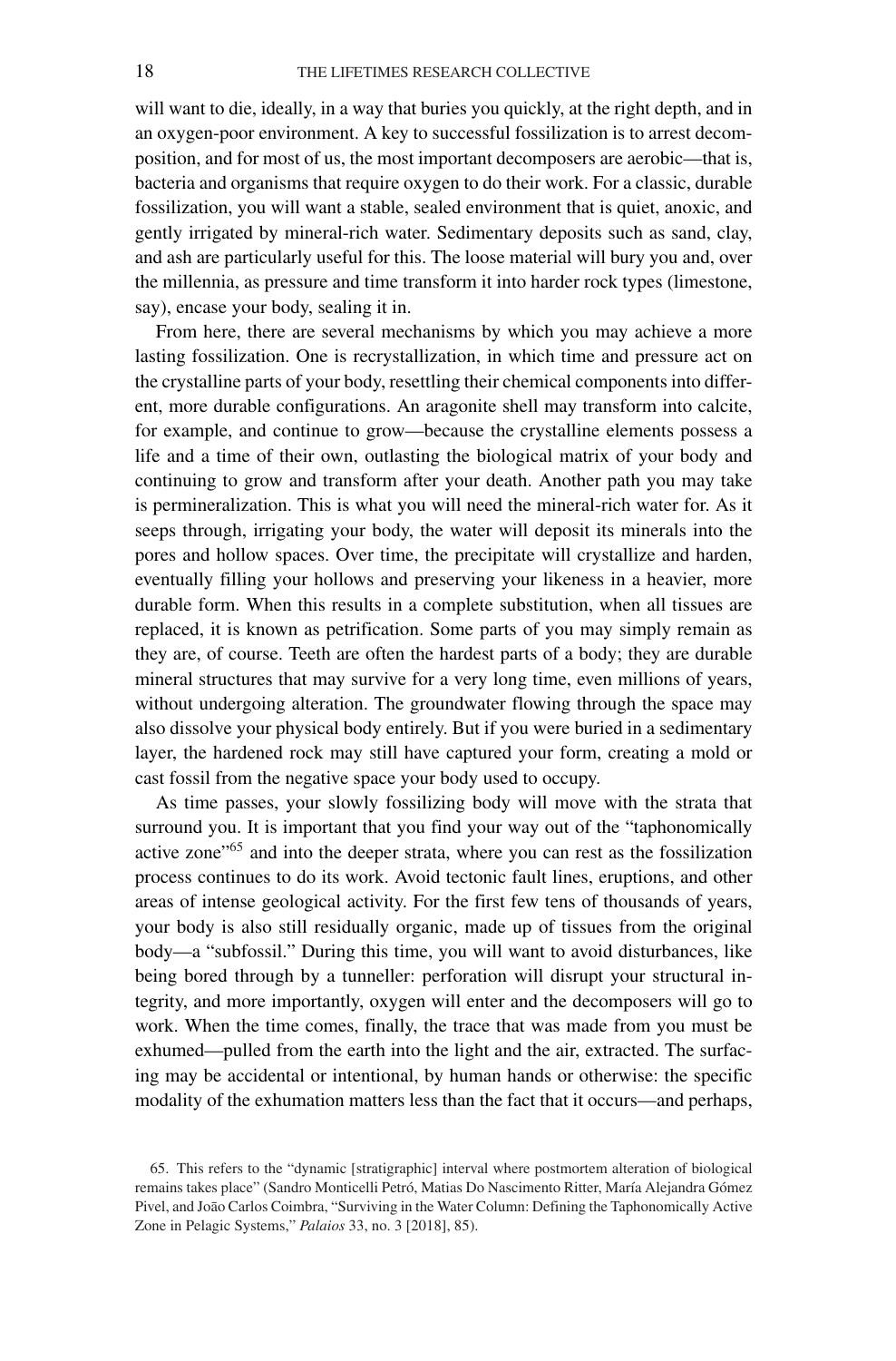also, that it is observed, witnessed by someone who sees you and recognizes the fossil you became.

From the ground, some fossils make it into human hands—and in your hand, a fossil possesses a kind of aura, a thing-power that is not the aura of the corpse. It is not animate, at least not on a human timescale, although geochemical processes continue to unfold in the captured intricacy of its postbiological folds, in the luminous density of its no-longer-flesh. It is a thing that lived and was buried, and now it keeps a different time—a time that it might help us think, make thinkable, keep open. The ammonite lineage, for example, emerged initially during the Devonian period, some 400 million years ago. The last of them perished with the Chicxulub impact, over 300 million years later—in the vast planetary extinction that marked the end of the Cretaceous. The time-depth that separates fossilized ammonite from living humans transcends imagination, and yet there is the fossil—concrete metaphor, metonymic proxy, image of time. Holding it, you come face-to-face with the immensity of the aftermath, the sheer time-depth of the no-longer-biological. "Remember, I was once like you," the ammonite seems to say—speaking as one of the dead for whom time has almost ceased to pass, as one of those who are now held in the slow, quiet hum of growing crystals, of mineral precipitates that, over the millennia, deposit themselves in the slow tectonic pulse of the Earth itself. Across the dark abyss of time, the echo of shared flesh provokes an empathic leap. Or does it? This is such an easy, convenient narrative: the fossil as *memento mori*, <sup>66</sup> keepsake and reminder of finitude, transience, extinction, a higher order of death. But death is such an overworked analytic these days, now, here, in the Anthropocene. The discourse is exhausting, as are its affects: theorists elaborate an endless succession of epochal neologisms as the "lullaby of finitude"<sup>67</sup> drones on—banal, monotonous, incessant. Other registers, other modes of relation and engagement with deep time, are not just possible but urgently, desperately needed: care, affection, respect, obligation, kinship, awe, wonder, recognition.<sup>68</sup>

Some of these registers can be cultivated in museums of natural history, where fossils and ancient artifacts continue to evoke in many visitors a delight in the transformative power and beauty of the Earth's deep past. Heritage and museum practices struggle to accommodate the material and the immaterial as well as the entanglements of cultural and natural phenomena. Objects and material remains are conserved and salvaged, but without the "living traditions," the "immaterial heritage," their "ecosystems," the *Umwelt* where they thrived and became obsolete or died. In heritage practices, things are turned into fossils and given the task of narrating other cultures, other natures, other times. They meet our eyes

68. See, for example, Christina Fredengren, "Unexpected Encounters with Deep Time Enchantment: Bog Bodies, Crannogs and 'Otherworldly' Sites," *World Archaeology* 48, no. 4 (2016), 482-99.

<sup>66.</sup> Ben Dibley, "The Technofossil: A *Memento Mori*," *Journal of Contemporary Archaeology* 5, no. 1 (2018), 44-52.

<sup>67.</sup> Elizabeth Povinelli, "On Biopolitics and the Anthropocene: Elizabeth Povinelli, interviewed by Kathryn Yusoff and Mat Coleman," *Society and Space*, 7 March 2014, [https://www.societyandspace.](https://www.societyandspace.org/articles/on-biopolitics-and-the-anthropocene) [org/articles/on-biopolitics-and-the-anthropocene.](https://www.societyandspace.org/articles/on-biopolitics-and-the-anthropocene)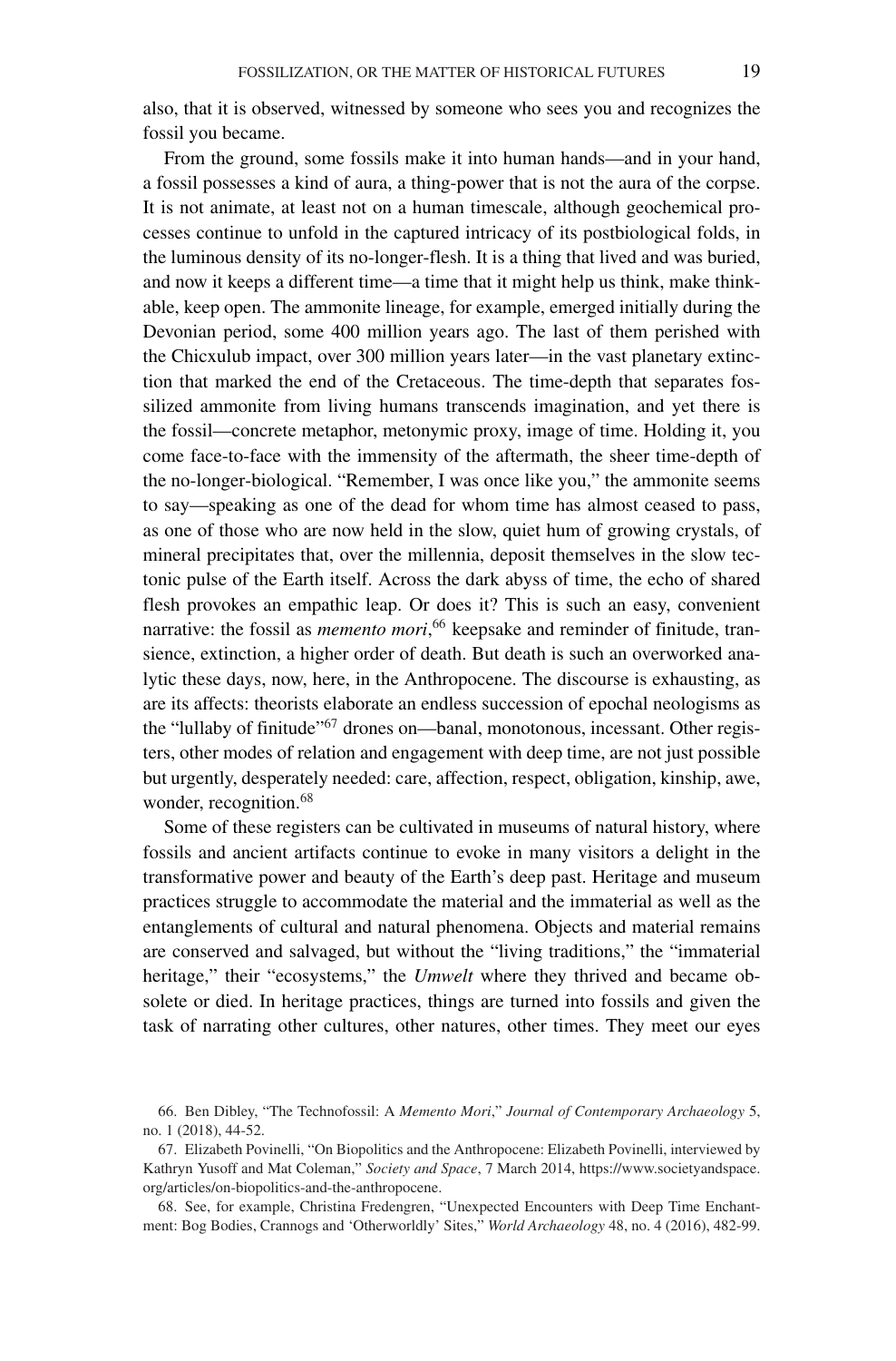as out-of-context things, performing as "museum nature"<sup>69</sup> and museum culture. The fossilization processes of natures and cultures that have tried to keep the past alive in heritage contexts are now under pressure. Today, asking the fossil question opens up to the possibility that we need to care for the past and for history in new and hitherto unknown ways.<sup>70</sup> Are we to keep things for eternity, as the rationale for modern preservation and conservation practices would hold? Or are the caring practices we need "to let things go," $71$  to let fossilization practices unfold?

In their battles against the forces of deterioration while also managing a difficult politics of accessibility, museums increasingly turn to 3D scanning. The Smithsonian, for example, has started digitizing its collection, allowing anyone who is interested to handle their artifacts virtually.<sup>72</sup> As data objects, they can then be easily imported in augmented reality (AR) apps that superimpose them on the world seen through a phone's camera.<sup>73</sup> Thus, you can project the fossilized skeleton of a woolly mammoth on your lawn in true scale, engineering an impressive encounter with deep time. The 2020 videogame *I Am Dead* offers a playful exploration of the inside/outside dynamic that animated the fossil question, and it forwards another digital means of engaging with fossils.<sup>74</sup> In the game, the player interacts as the deceased caretaker of the Shelmerston Museum, which is located on a little fossil-rich island off the southwest coast of England. The story involves trying to stop a nearby volcano from erupting and engulfing the island; to do this, the player must recruit custodian spirits from among a number of recently deceased individuals in an attempt to mediate between the island and the life it supports. To conjure these spirits, the player must collect and use objects to uncover memories that were relevant to the other spirits' lives. Fortunately, being dead comes with certain privileges, one of which is that the player can move through and see inside objects without having to open them (in the same way that ghosts can move through walls). One of the player's very first test objects is an unbroken geode on a desk at the Shelmerston Museum (the crystals inside are turquoise). Throughout the rest of the game, however, all kinds of contemporary, everyday objects are subject to the same slicing gaze: boots, bags, cabins, water tanks, display cases, funerary mounds, and even the preserved Bronze Age corpse of Aggi, the Shelmerston bog woman. Fossils are often presented in relief, poking out of their stone graves just slightly.

*I Am Dead* allows players to see commonplace objects sliced through in a similar manner, revealing artifacts inside, like a pair of slippers. Owing to this gaze, the

69. Samuel J. M. M. Alberti, "Constructing Nature behind Glass," *Museum and Society* 6, no. 2 (2008), 73-97.

70. For the development of these perspectives, see Rodney Harrison et al., *Heritage Futures: Comparative Approaches to Natural and Cultural Heritage Practices* (London: UCL Press, 2020).

71. See this developed in Caitlin DeSilvey, *Curated Decay: Heritage beyond Saving* (Minneapolis: University of Minnesota Press, 2017) and Caitlin DeSilvey and Rodney Harrison, "Anticipating Loss: Rethinking Endangerment in Heritage Futures," *International Journal of Heritage Studies* 26, no. 1 (2020), 1-7.

72. Smithsonian 3D Digitization (website), accessed October 2021, [https://3d.si.edu/.](https://3d.si.edu/)

73. Jamie Cope, "Voyager + AR," 24 November 2020, Smithsonian Digitization Program Office, accessed October 2021, [https://dpo.si.edu/blog/voyager-ar.](https://dpo.si.edu/blog/voyager-ar)

74. *I Am Dead* (Annapurna Interactive, 2020), PC game.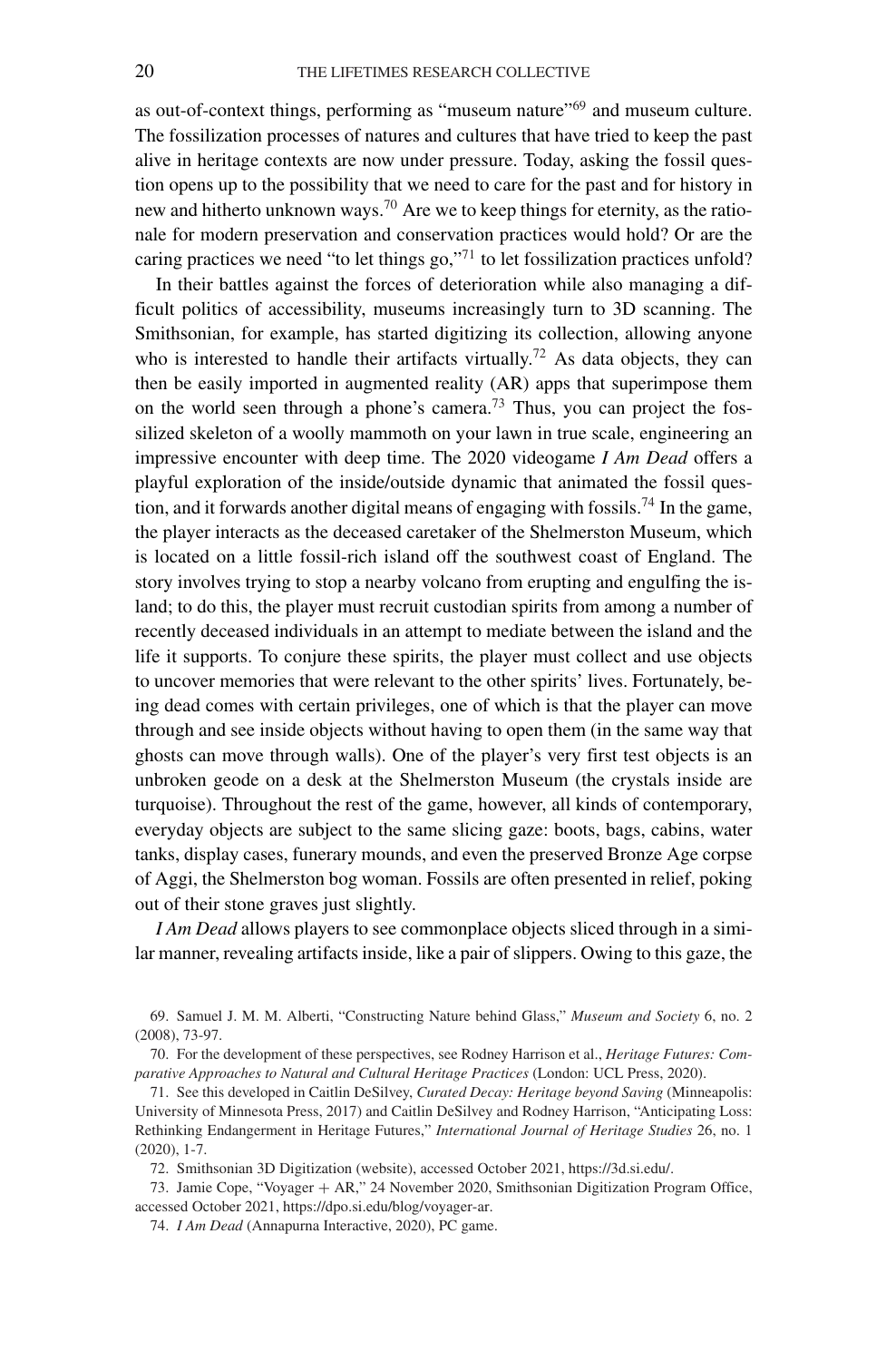game encourages players to consider the objects around them as potential future fossils, raising questions about the impact of our material legacy, especially since the threat of volcanic eruption reminds us of the ancient cities of Pompeii and Herculaneum, which were buried under lava and ashes and were thus preserved. The interface that allows the player to slice through and fondle the different objects in the game so freely mimics the one used in 3D digitization projects, such as the one at the Smithsonian. Objects are isolated from their contexts and float around in space, and players can zoom in, zoom out, and turn them over to their hearts' content. In *I Am Dead*, the ghostly touch of digitization promises to keep the artifacts and fossils intact, fostering a sense of care and intimacy. More generally, the game emphasizes that fossils and other objects are "storied matter," accruing relationships to other things and other beings over the course of their lifetimes.<sup>75</sup> In *I Am Dead*, as the local museum's caretaker (and, ultimately, the island's custodian spirit), the player must unveil these relationships among humans, creatures, spirits, objects, and geological forces (like the nearby volcano).

Have we reached the end of the lifetime of a fossil? What was once alive has become stone, and what was stone may be rendered into bits and bytes. It may seem that way, but we must be careful not to overstate the virtuality of digital processes. Digital processes, too, are grounded in material infrastructures. Videogames are played on computers that are made up of rare metals, and they are reliant on server farms and power plants. Moreover, although most contemporary games are purchased and downloaded online, it was not so long ago that they were sold as physical copies. These physical copies themselves have afterlives that attest to the material legacy of the entertainment industry. Among the Smithsonian's more unusual artifacts (and not yet 3D-scanned) is a copy of the 1982 videogame *E.T. the Extra-Terrestrial* that ended up in a landfill in New Mexico in 1984, after the crash of the American videogame industry.<sup>76</sup> The game was unearthed in 2014, when the burial had become something of an urban legend, symbolic of the unsustainability of the 1980s videogame boom. It makes for an unlikely fossil, but then most things in your direct vicinity would require some effort to speculatively fossilize. A more playful engagement with objects of natural and cultural history, as shown in *I Am Dead*, can help us jump more freely between different timescales, enabling us to trace lifetimes into the deep future. Matter is indeed a doing.

## HUMAN FOSSILS AND FOSSILIZED HUMANS

If the subjects and agents of geohistorical narrative are the fossils as well as the formations in which they find themselves embedded, what happens to the autonomous, intentionally or affectively guided, presumed exceptional human of

<sup>75.</sup> Serenella Iovino, "The Living Diffractions of Matter and Text: Narrative Agency, Strategic Anthropomorphism, and How Interpretation Works," *Anglia* 133, no. 1 (2015), 81.

<sup>76.</sup> Video Game Cartridge, E.T. the Extra-Terrestrial, National Museum of American History, Smithsonian, accessed September 2021, [https://www.si.edu/object/video-game-cartridge-et-extra](https://www.si.edu/object/video-game-cartridge-et-extra-terrestrial%3Anmah_1519322)[terrestrial%3Anmah\\_1519322.](https://www.si.edu/object/video-game-cartridge-et-extra-terrestrial%3Anmah_1519322)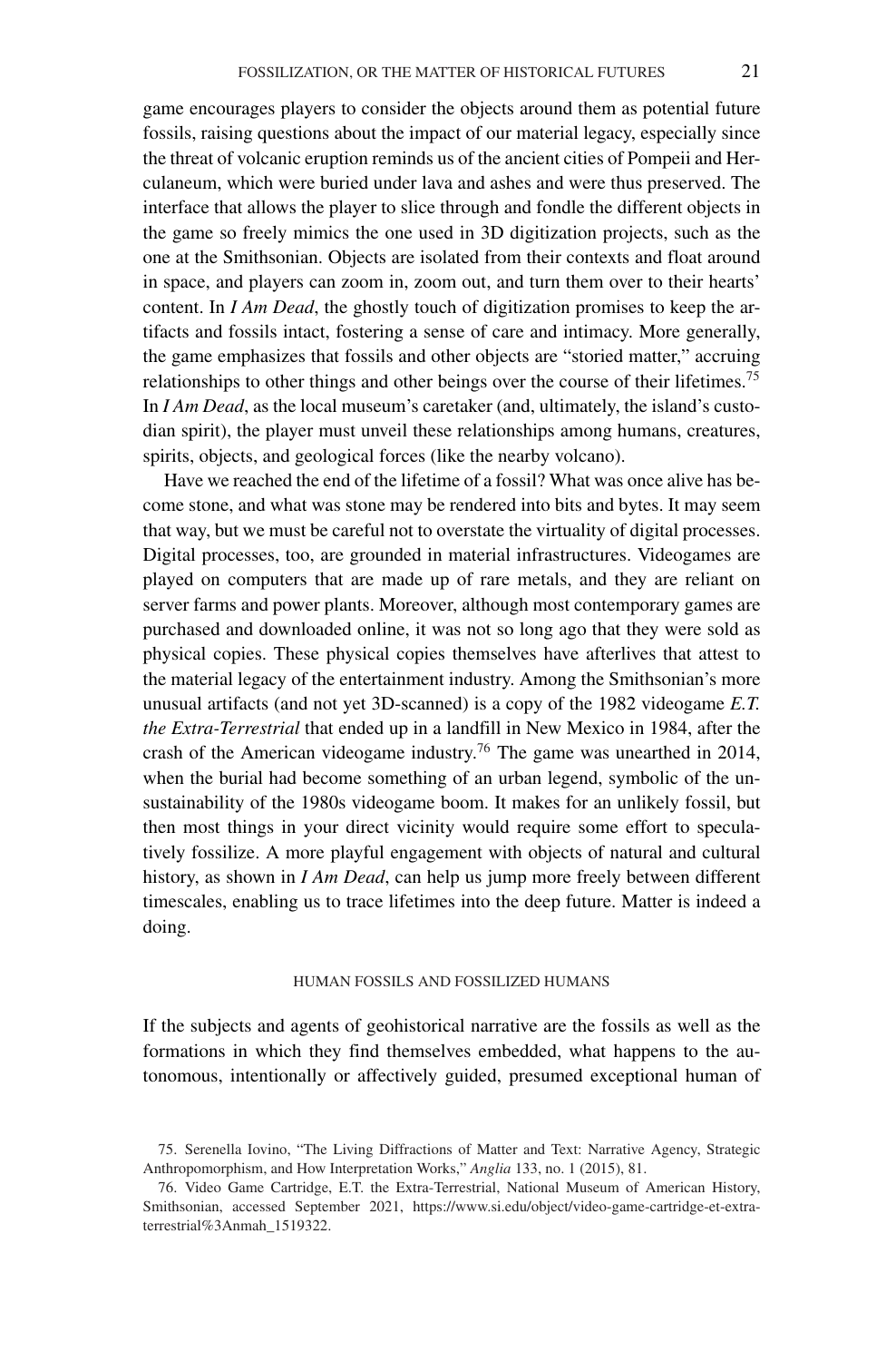historiography?<sup>77</sup> The theory of fossilization conceives of human agency in a very different way, distributed through dynamic materialities that exist beyond human intention and control, such as the physical, chemical, and biological properties of the human body, enmeshed in larger ecosystems. When it comes to fossilization, the human body is no different from other organic beings.<sup>78</sup> Humans have hard skeletons and they are comparably large; thus, our bones are more likely to make it into a fossil than, for instance, the body of a jellyfish or a spider would. Some components of the human body are more solid than others. There are numerous ongoing processes that turn the soft parts into solids, which are more resistant to decomposition after death than other parts of the body. Calcification is one of these processes. It occurs when calcium salts accumulate in the body tissue, such as in bone or teeth formation. Calcium salts can also build up in soft tissue, causing it to harden and disrupt normal body processes. For instance, calcification can lead to hardening of the arterial walls, resulting in atherosclerosis of the heart valves (which makes the heart pump less flexible and efficient) or of the joint and tendons (which causes arthrosis with difficulties and pain in walking); calcification can also lead to the formation of stones in the kidney, bladder, or gallbladder.<sup>79</sup>

Above we described the conditions under which a body can fossilize. Some of the soft parts—including the heart, the lungs, the intestines, and the inside of the brain—decompose first, contributing to the ever-present recycling of nutrients. The soft tissues decay and then dry, exposing the solid parts, such as the bones (including the skeleton) and the different calcifications. When all the soft tissues have been eliminated, only disarticulated bones are left. In a temperate climate, this process can take from three weeks to several years, depending on factors such as temperature, humidity, and the number of insects. $80$  The so-called bog bodies are an exception to this rule.<sup>81</sup> A bog body is a human cadaver that, due to special conditions in the peat bog where it ended up, never decomposed completely but was naturally mummified. The oldest known bog body is the Koelbjørn Man from Denmark, who lived more than 10,000 years ago during the Mesolithic period. Bog bodies often have skins and internal organs that are more or less well

77. For a useful discussion of what happens to the category of the human after the geological turn in history, see Marek Tamm and Zoltán Boldizsár Simon, "Historical Thinking and the Human: Introduction," *Journal of the Philosophy of History* 14, no. 3 (2020), 285-309.

78. Note that we can make this assertion without committing a cybernetics-style analogy between humans and nonhumans; rather, it is the antecedent quality of fossils that means the identity of the originator does not matter. A way of thinking about this may be found in John Dewey, *The Public and Its Problems* (New York: Henry Holt and Company, 1927), 3-26, in which Dewey pointed out that the "consequences" of human actions had a materiality.

79. See Moeen Abedin, Yin Tintut, and Linda L. Demer, "Vascular Calcification: Mechanisms and Clinical Ramifications," *Arteriosclerosis, Thrombosis, and Vascular Biology* 24, no. 7 (2004), 1161-70, and Linda L. Demer and Yin Tintut, "Vascular Calcification: Pathobiology of a Multifaceted Disease," *Circulation* 117, no. 22 (2008), 2938-48.

80. See Gulnaz T. Javan et al., "An Interdisciplinary Review of the Thanatomicrobiome in Human Decomposition," *Forensic Science, Medicine and Pathology* 15, no. 1 (2019), 75-83, and David O. Carter, David Yellowlees, and Mark Tibbett, "Cadaver Decomposition in Terrestrial Ecosystems," *Naturwissenschaften* 94, no. 1 (2007), 12-24.

81. For an excellent discussion of this topic, see Karin Sanders, *Bodies in the Bog and the Archaeological Imagination* (Chicago: University of Chicago Press, 2009).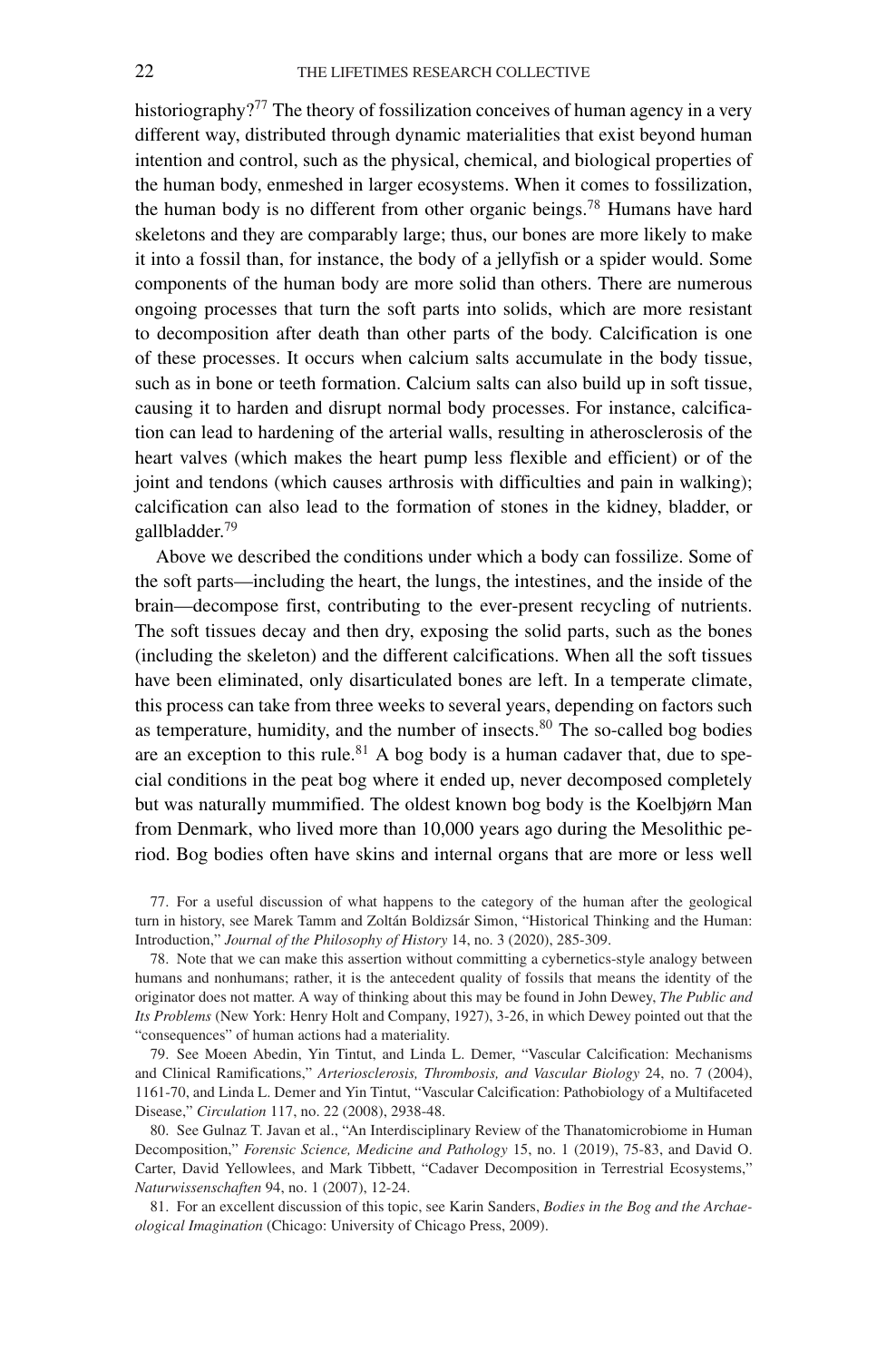preserved. High acidic water, low temperature, and lack of oxygen allows for the preservation of skin, hair, and nails. The bones, in contrast, have most often dissolved due to the high level of acidity. For all other bodies, the process of decomposition leaves only bones and cartilage, which is further broken down and has its chemical composition changed by other microorganisms. Acids in fertile soils (for instance, in cemeteries) can dissolve a skeleton in about twenty years. If the skeleton is situated in a pH-neutral environment, the process of disintegration can be delayed by hundreds of years. A tiny percentage of these bones can, if they dwell in particularly suitable soils (those that are devoid of oxygen, contain salts, or are mildly alkaline), convert into stone so that they may persist indefinitely that is, they undergo fossilization. Bone is a highly porous material because it contains bone marrow and other tissues. These pore spaces may be filled with minerals, changing bone to stone.

How fossilization changes the position of the human in history can be illustrated by considering the other way that humans are turned into stone—or, in some cases, into bronze—in the form of statues adorning public spaces. Whereas fossilization is rare (less than 0.1% of all the animal species that ever lived have turned into fossils), the immortalization of historical actors, mostly after they are dead, via stone replicas mounted on pedestals is even rarer. Most statues are of the same small collection of so-called Great Men. Furthermore, whereas fossilization is based on the laws of geology, among them the law of superposition, the erection of statues and memorials commemorating mostly white men and their deeds correspond to the Great Man theory of history. Finally, as discussed above, fossilization happens gradually over the course of thousands of years, whereas it mostly takes only a few years, often even less, from when the idea of a statue to commemorate a historical person is conceived to when the statue is erected, effectively demonstrating the difference of duration and rhythm between traditional historical narratives and "geostories."

Recently, however, the humans turned to stone and placed on plinths have again been exposed to more sudden, shorter-term historical changes in the wake of the Black Lives Matter movement and the Decolonizing initiatives. As heroizing statues of slave owners and imperialist war criminals have been rejected, revisited, and, in some cases, even torn down in recent years, the peculiar status of solidifications in political struggles has erupted into public with great complexity.82 It is as if all parties sense that allying power with rocks is to move beyond the contestation of the present.<sup>83</sup> Conversely, the graffiti, the denigrations, and the dismountings—the throwing into the ocean—make it clear that memorializing petrifications always live at the mercy of the polities that have to live with them.

<sup>82.</sup> See Victoria Fareld, "Coming to Terms with the Present: Exploring the Chrononormativity of Historical Time," in *Rethinking Historical Time: New Approaches to Presentism*, ed. Marek Tamm and Laurent Olivier (London: Bloomsbury Academic, 2019), 50-70.

<sup>83.</sup> This is by no means to neglect that memorialization emerges from the often anachronistic concerns of a present struggle. Most Confederate statues in the US South were erected after the 1920s in an effort to shore up the authority of the Jim Crow South. See "Rahul Rao: 'Statues are more about our present than our past,'" BBC Newsnight, YouTube video, 21 August 2017, [https://www.youtube.](https://www.youtube.com/watch?v=TmOqzoClAe4) [com/watch?v=TmOqzoClAe4.](https://www.youtube.com/watch?v=TmOqzoClAe4) Rao is also working on a book about controversial statues.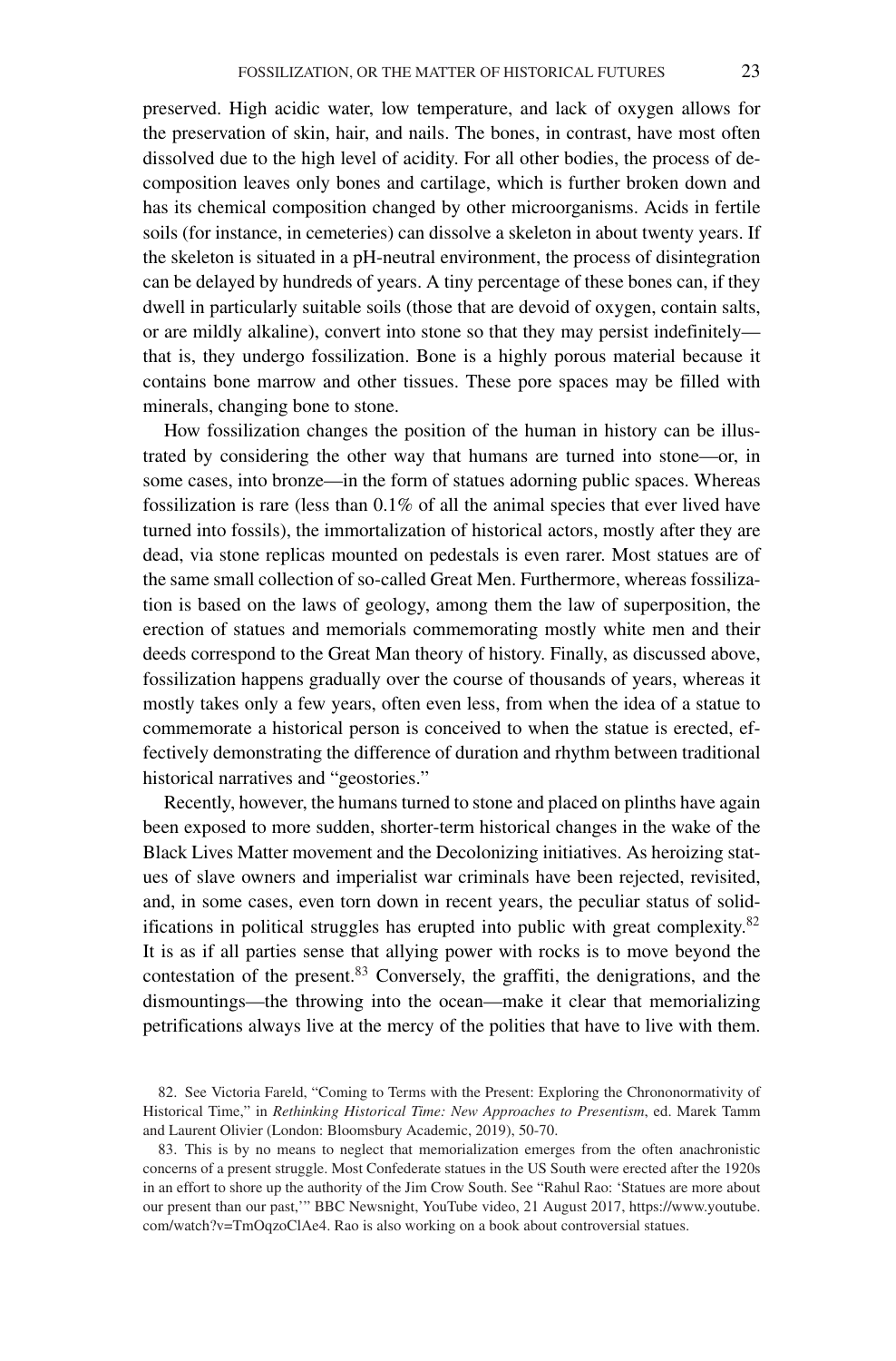What is set in stone needs to be conserved, maintained, protected: a statue can only stand if it is granted a minimum of consent from every generation that coexists with it.

All the more reason to note, however, that toppling a statue or even throwing it into the ocean is rarely the end of it: such are the powers of elemental media. The bronze Edward Colston statue that was toppled in Bristol, for instance, was fished out of the ocean and taken to a secret location for conservation, after which it is expected to find a new home in a museum, according to the BBC. $84$  Besides creating a heart-shaped hole in the back and causing some structural damage to one foot, the protesters only gave the statue some "scrapes and scuffs."<sup>85</sup> Meanwhile, the toppling presented the conservationists with the complications of preserving the layer that the protesters added to the story (that is, the event of controversy) and of making the disjunctures between historical and present moral economies clear. Fran Coles, Bristol's conservation manager, told the BBC that the conservationists' "main concern is making sure that we can conserve the paint, the graffiti that's on him now, because that's actually become the most fragile part of the sculpture."<sup>86</sup> What will likely be discarded, on the other hand, is the urban marine ecology the statue was thrown into: after only four days in the water, the statue still came out of the water full of mud and sediment and with an old bike tire hanging from it. If it had been left where it was, it might have turned into a specific kind of second-degree fossil: the solidification by geological processes of something that had already been solidified by human practices—a true fossil of anthropogenic futures. Another version of statues turned second-degree fossils can be witnessed in Memento Park in Budapest, Hungary, where toppled memorials to Lenin, Stalin, and Hungarian Communist leaders have been collected and are exhibited as tourist attractions, as *solido inter* (not *intra*) *solidum*, having been assembled in a park instead of in a layer of rock.

## CONCLUSION: TOWARD A THEORY OF GEOMATERIALIST HISTORIOGRAPHY

The stage for this intervention in the ongoing discussion about "historical futures," prompted by Simon and Tamm's provocation, was set by two historiographical markers that span almost half a millennium: the reiteration of the "fossil question," which was first raised in the middle of the seventeenth century, about the *solido intra solidum* and the inversion of the nineteenth-century Marxist slogan for the modern world, "all that is solid melts into air," to formulate a discussion of which solids remain when everything else has evaporated. Transported into the early twenty-first century and into a very different kind of periodization than the early and high modernities in which they originated—indeed, into the Anthropocene—both speech acts take on different meanings and perform different tasks than their originals. For the fossil question, the temporal framework is

<sup>84. &</sup>quot;Edward Colston statue graffiti will be preserved," *BBC News*, 17 June 2020, [https://www.bbc.](https://www.bbc.com/news/uk-england-bristol-53083939) [com/news/uk-england-bristol-53083939.](https://www.bbc.com/news/uk-england-bristol-53083939)

<sup>85.</sup> Ibid.

<sup>86.</sup> Ibid.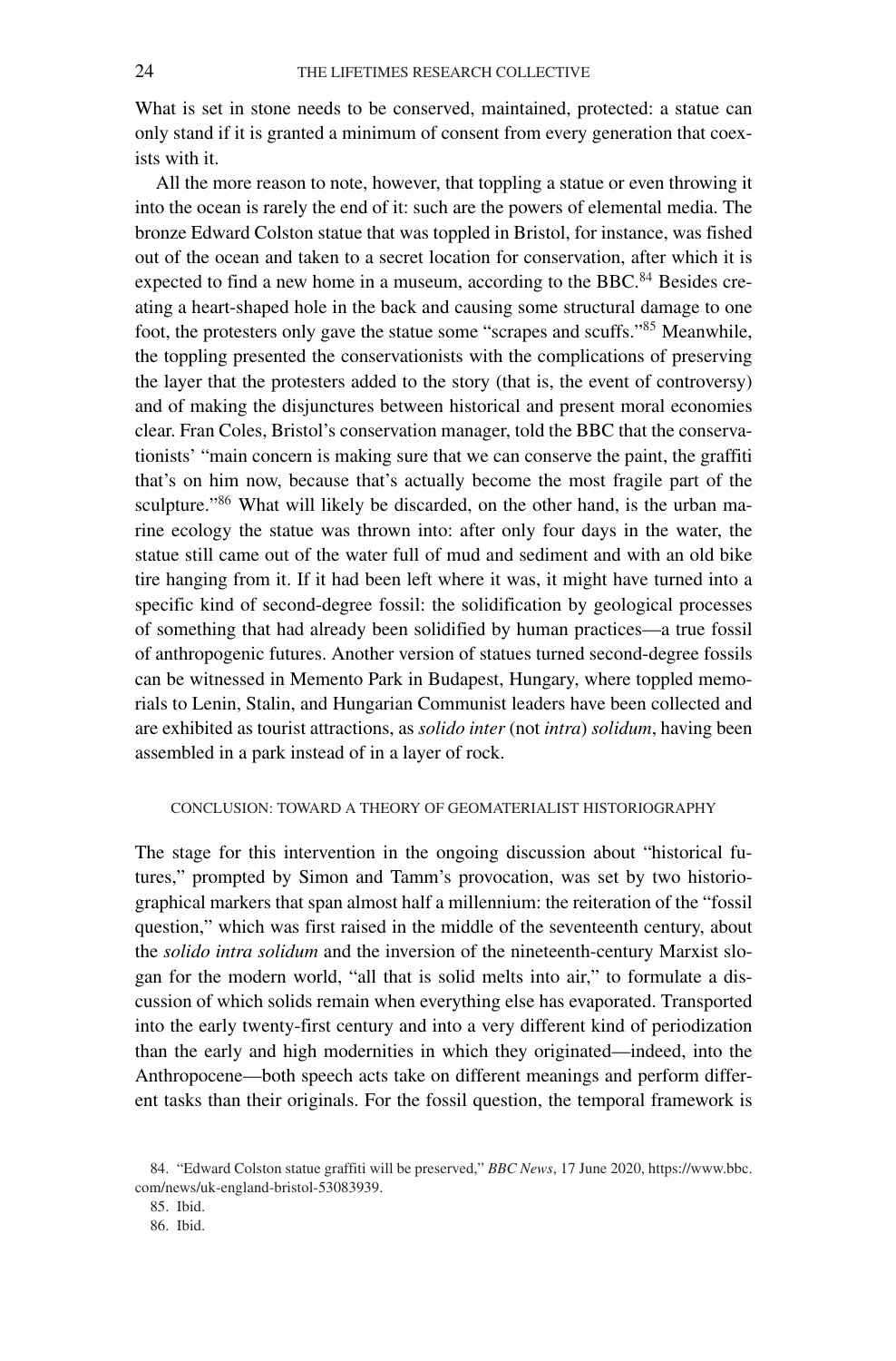expanded, gaining a futurist dimension that it did not have in the seventeenth century. The question itself is redirected from the past to the future, thus opening up another kind of temporal imagination and horizon—not only what fossils tell us about the deep past (the lives, durations, and rhythms) but also how ongoing processes of fossilization force us to rethink our own deep, or not-so-deep, futures.

The question "what remains?" is recontextualized from an anthropocentric, more or less collectivistic theory of history to a theory of sedimentation and solidification that encompasses human and nonhuman, organic and nonorganic, remains. Historical futures are futures in which something solidifies, whereas other things decompose and disappear—they "melt into air," as Marx and Engels would have it. This inversion of Marxist modernism ushers in another kind of materialism, one that differs from nineteenth- and twentieth-century dialectical materialism in the way it conceives of matter and materiality beyond the means and relations of production. Solidification and fossilization form the basis of a truly geomaterialist theory of historical futures, in which attention is shifted from the hopes, fears, and anticipations to that which might or might not remain: the solids of the future, both *intra* and *extra solidum*.

Asking the "fossil question" today means asking how human history conditions possible fossilizations. In the introduction, we asked what elements of the present will solidify into fossils of the future and what this process of fossilization looks like. Fossilized futures are futures in which something endures, not by growth, evolution, and reproduction but by solidification and petrification, trading in its ability for organic change for solidity while at the same time becoming a coveted resource for human consumption. In this article, we have given examples of how past-present-future transitions transform when we study them in terms of fossilization rather than as progress, evolution, and growth—when we look for petrified remnants rather than renewals, transformations, and revolutions and, similarly, when we approach the present moment by asking about what will fossilize and thus remain. Furthermore, we have analyzed the specific historicity of processes of fossilization by mapping out the hermeneutic distance between two iterations of the "fossil question": the seventeenth-century question about fossils of the past and the twenty-first-century, Anthropocenic questions about fossils of the future. In so doing, we discovered a set of modalities, ranging from conflicting times via auratic objectifications to proleptic grief, for rethinking historical futures.

To think with fossilization is to insist on history as a geological process. In general parlance, fossils are dead and petrified; they are what cannot change obsolete languages, traditions, or people out of date. Reintroducing the actual matter of fossils into history can help us to interrogate the timescales and lifescales of human and more-than-human history. The aim of this collectively written piece has been to experiment with different ways of thinking and writing fossils into more general questions of historiography and historical theory by investigating how they affect conceptualizations of historical time. Furthermore, we have attempted to illustrate how fossils and fossilization indicate possible trajectories for new materialist speculations, distributing agency to various matters, physical